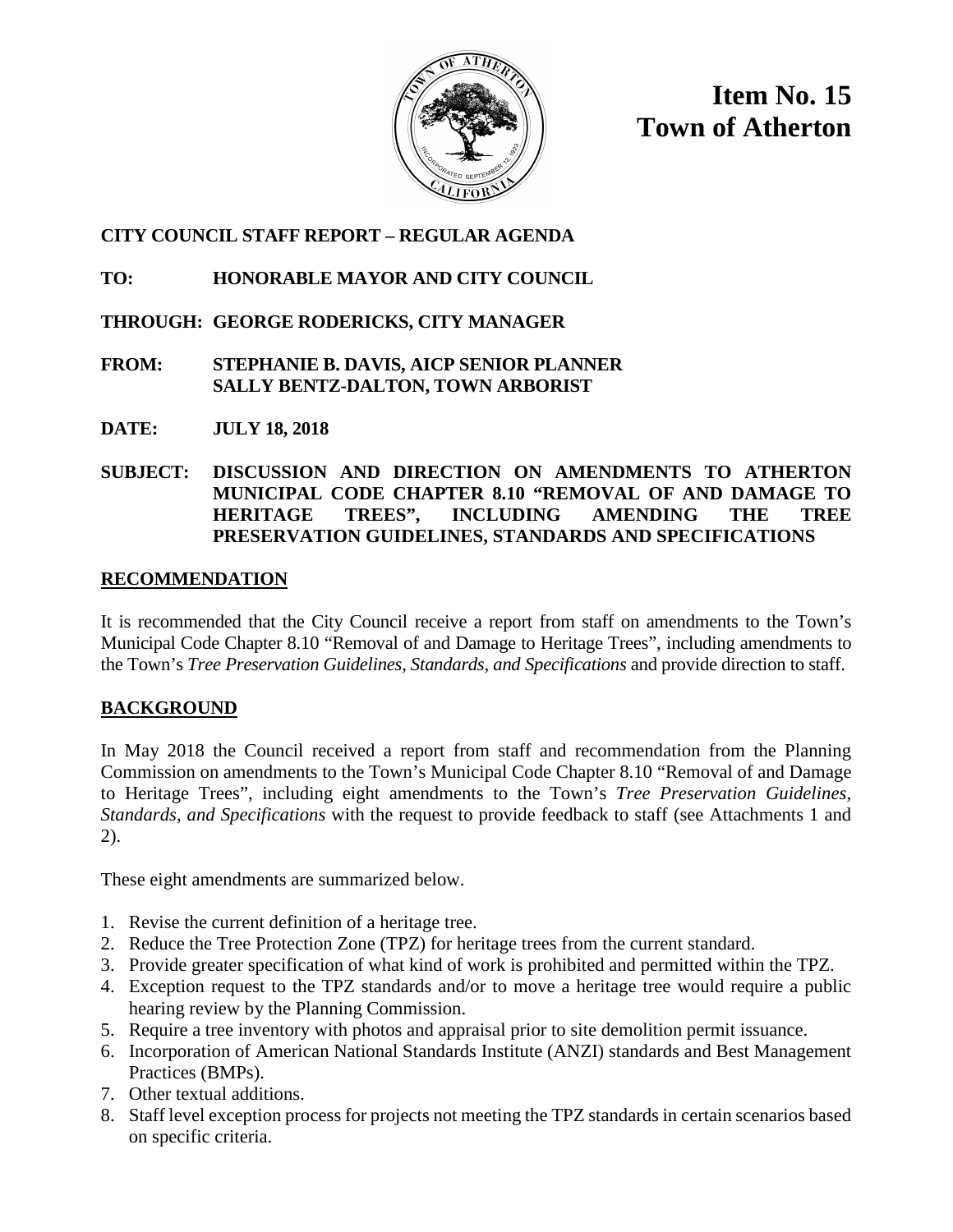Heritage Tree Ordinance Revisions - Discussion July 18, 2018 Page 2

General feedback received from the Council at the May 2018 meeting was that:

- The proposed TPZ standards may be too restrictive
- That redwood trees should not be added as a protected tree within the buildable area.
- That Eucalyptus trees should be added to the non-heritage list given their high fire dangers.
- That stronger penalties for heritage tree violations should be considered.
- That staff level discretion in process should be evaluated.
- That further analysis should be conducted for impacts on smaller lots.
- That any amendments should carefully consider regulations that are consistent and fair and not overly restrictive making people unable to build and/or deprive substantial use of property.

## **ANALYSIS**

Based on past practice, the existing Heritage Tree Ordinance has never completely, nor substantially prevented, a property owner from using their buildable area as a result of protected trees. The Town can require development to be slightly adjusted to accommodate existing important trees, but it is not possible for trees to completely prevent development within the buildable area as this could be considered a "taking" requiring compensation. Thus, any future amendments must assure this type of result could ever happen. While each parcel in Town has its own set of specific, unique needs, a way to assure such result could never happen is to include a failsafe within the Ordinance through standards, process and/or a combination of both, such that a property is not deprived of substantial use of property.

Following tonight's meeting and any new direction received from the Council, staff would refine the amendments to the Heritage Tree Ordinance to capture all general and specific policy direction given by the Council at the May 2018 and any additional direction to be received, while working closely with Town Counsel that any proposed amendments are legally sound by researching possible options and suggesting some workable language to be presented at a future meeting.

Staff would further request that the Council provide additional direction on the following matters.

1. Revise Ordinance to include clear decision standards.

The existing Ordinance could benefit by more clearly articulating standards by which a decision shall be made in order to provide guidance to prospective applicants as well as to the decision makers and help ensure that decisions made are consistent and fair. Such standards to be developed would be drafted in accordance with the overall policy direction received as it relates to the balance of tree protection and development. These decision standards could also be elaborated to adequately address other policy considerations for removal such as posing safety and/or hazard risks, replanting plans that may provide an increased long-term benefit, protection of trees as a financial value to the both the property owner and larger community, or other direction as received from the Council.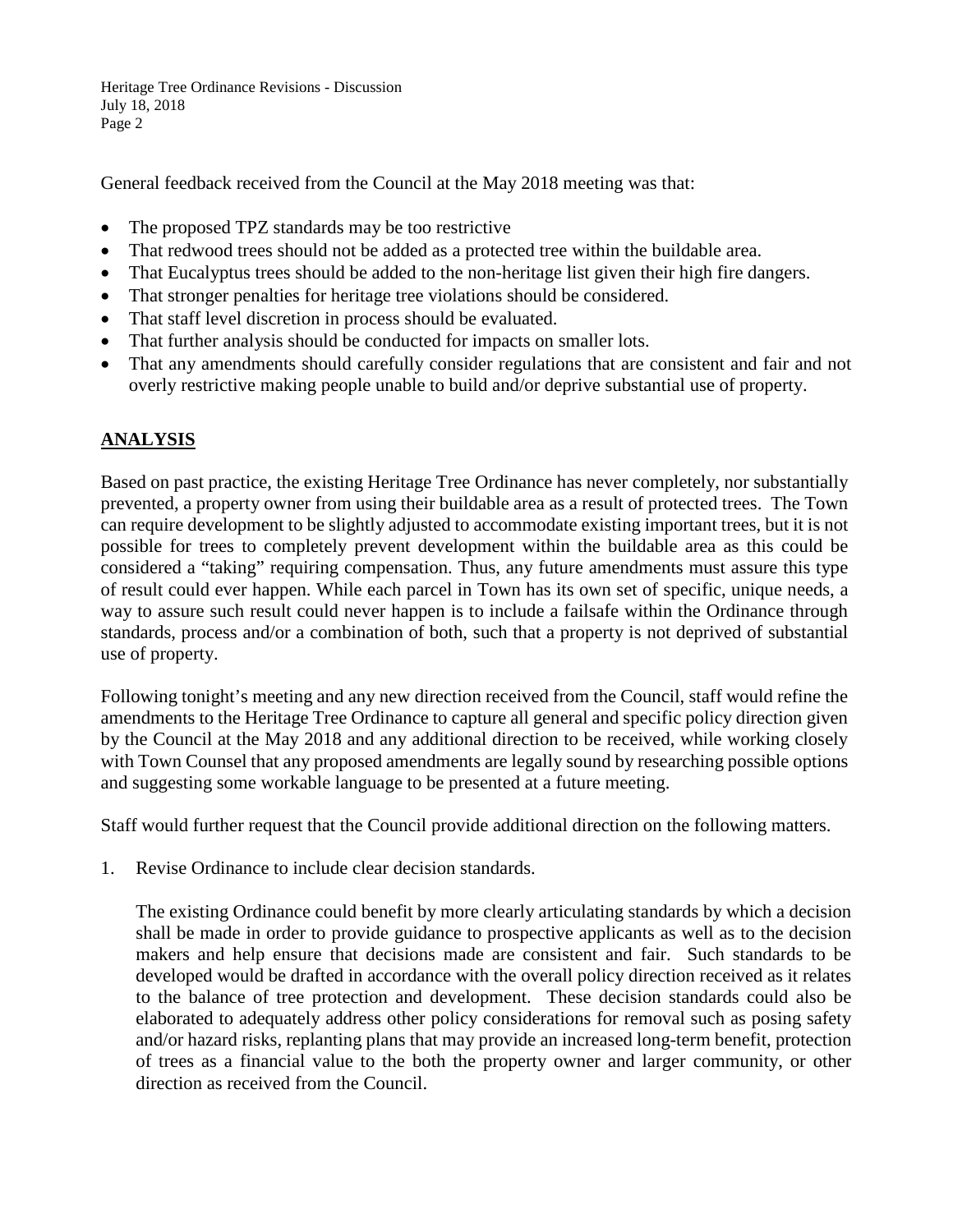Heritage Tree Ordinance Revisions - Discussion July 18, 2018 Page 3

2. Future Discussion Process.

The Planning Commission deliberated over the course of eleven months at several public meetings prior to formalizing the recommendation presented to the City Council at the May 2018 meeting. One additional recommendation was presented for Council consideration at this meeting that the Planning Commission did not deliberate; consideration of an additional procedural approach that would consider staff level review for TPZ exception requests under specific, defined criteria to be developed at a future time should the Council direct staff to further evaluate such option as being consistent with Town goals and policies related to trees and development. Prior to any further consideration of amendments to the Heritage Tree Ordinance, the Council may wish to also discuss the future desired process and if a joint Study Session to be held with the Planning Commission and City Council to deliberate the issues and evaluate a refined, draft revised Ordinance may be the appropriate next step.

## **POLICY FOCUS**

Any proposed amendments should consider the balance between protecting heritage trees in Town and protecting the rights of private property owners. Any future amendments should not overly restrictive and prevent too much use of private property. The adopted Heritage Tree Ordinance begins by stating that the Town is endowed and forested by oaks, bays and other trees, and that the preservation of these trees is essential to the health, welfare and quality of life of the citizens of the Town to meet a series of objectives. Similarly, the Land Use and Open Space and Conservation Elements of the General Plan contain policies pertaining specifically to heritage trees and proposed development:

- Open Space Policy 4.310: Trees shall be preserved to the maximum extent feasible.
- Land Use Goal 1.210: To preserve the Town's character as a scenic, rural, thickly wooded residential area with abundant open space.
- Land Use Goal 1.223: To retain the high quality of maintenance and living environment existing in the Town's residential neighborhoods.

## **FISCAL IMPACT**

The cost associated with the preparation of the draft ordinance amendment is included within the annual Planning Department budget. The cost to implement the ordinance will be paid for by the applicants for development projects. Additional support services for the Town Arborist in the enforcement and implementation of the ordinance amendments may result; the cost of which would be evaluated by staff and would be paid for the applicants for each applicable development project.

## **PUBLIC NOTICE**

Public notification was achieved by posting the agenda, with this agenda item being listed, at least 72 hours prior to the meeting in print and electronically. Information about the project is also disseminated via the Town's electronic News Flash and Atherton Online. There are approximately 1,200 subscribers to the Town's electronic News Flash publications. Subscribers include residents as well as stakeholders – to include, but be not limited to, media outlets, school districts, Menlo Park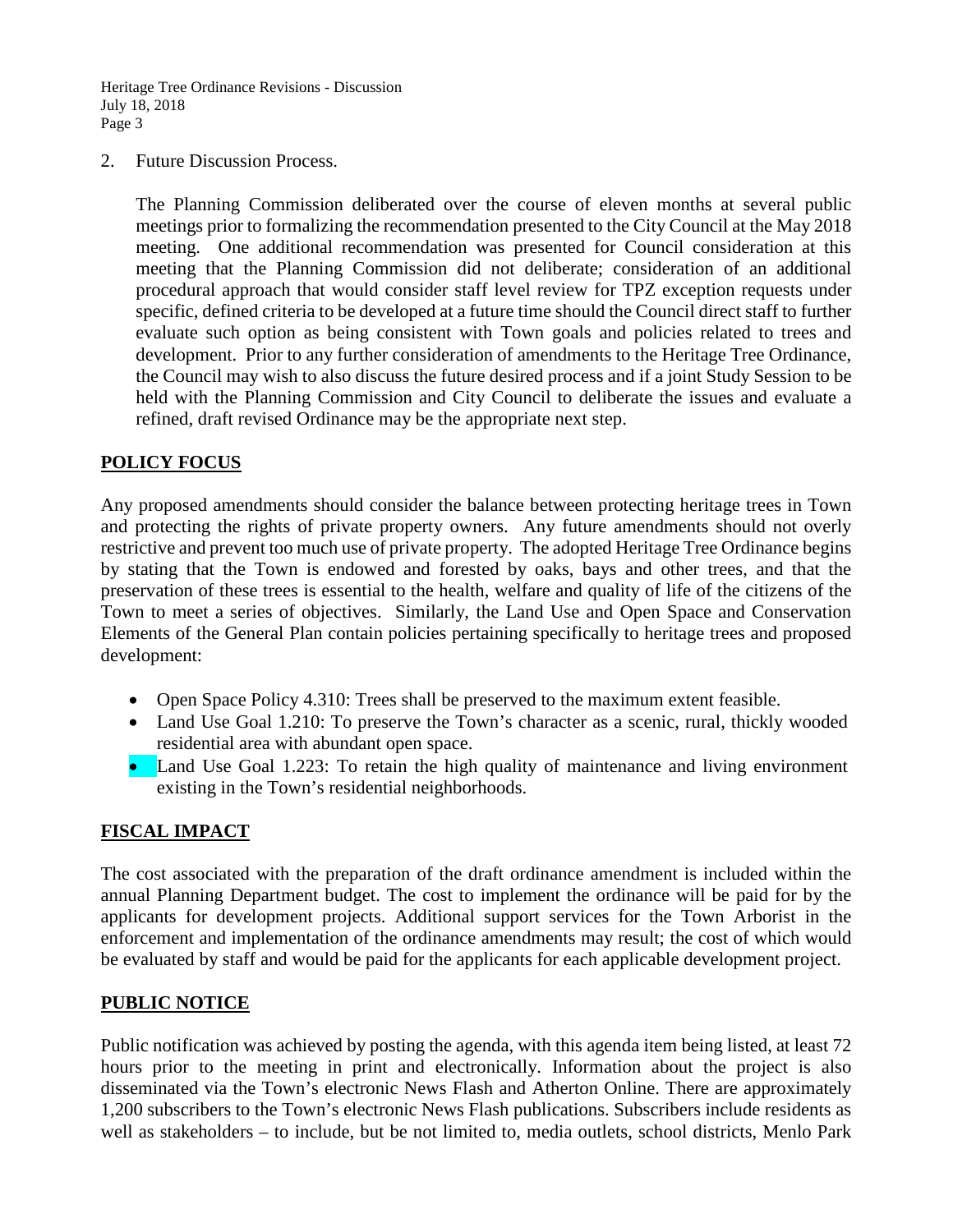Heritage Tree Ordinance Revisions - Discussion July 18, 2018 Page 4

Fire District, service provides (water, power, and sewer), and regional elected officials. Additionally, interested parties that were notified of prior Planning Commission study sessions and City Council meeting were also notified via email of tonight's meeting.

## **COMMISSION/COMMITTEE FEEDBACK/REFERRAL**

This item  $X$  has or has not been before a Town Committee or Commission.

- \_\_\_\_ Audit/Finance Committee (meets every other month)
- \_\_\_\_ Bicycle/Pedestrian Committee (meets as needed)
- \_\_\_\_ Civic Center Advisory Committee (meets as needed)
- \_\_\_\_ Environmental Programs Committee (meets every other month)
- Park and Recreation Committee (meets each month)
- $X$  Planning Commission (meets each month) 4/2017, 7/2017, 12/2017, 2/2018
- \_\_\_\_ Rail Committee (meets every other month)
- \_\_\_\_ Transportation Committee (meets every other month)
- \_\_\_\_ Tree Committee (meets each month)

## **ATTACHMENTS**

- 1. DRAFT Ch. 8.10 Removal of And Damage to Heritage Trees (tracked changes)
- 2. DRAFT Draft Revised Tree Preservation Standards and Specifications (non-tracked changes)
- 3. Existing Tree Preservation Guidelines Standards and Specifications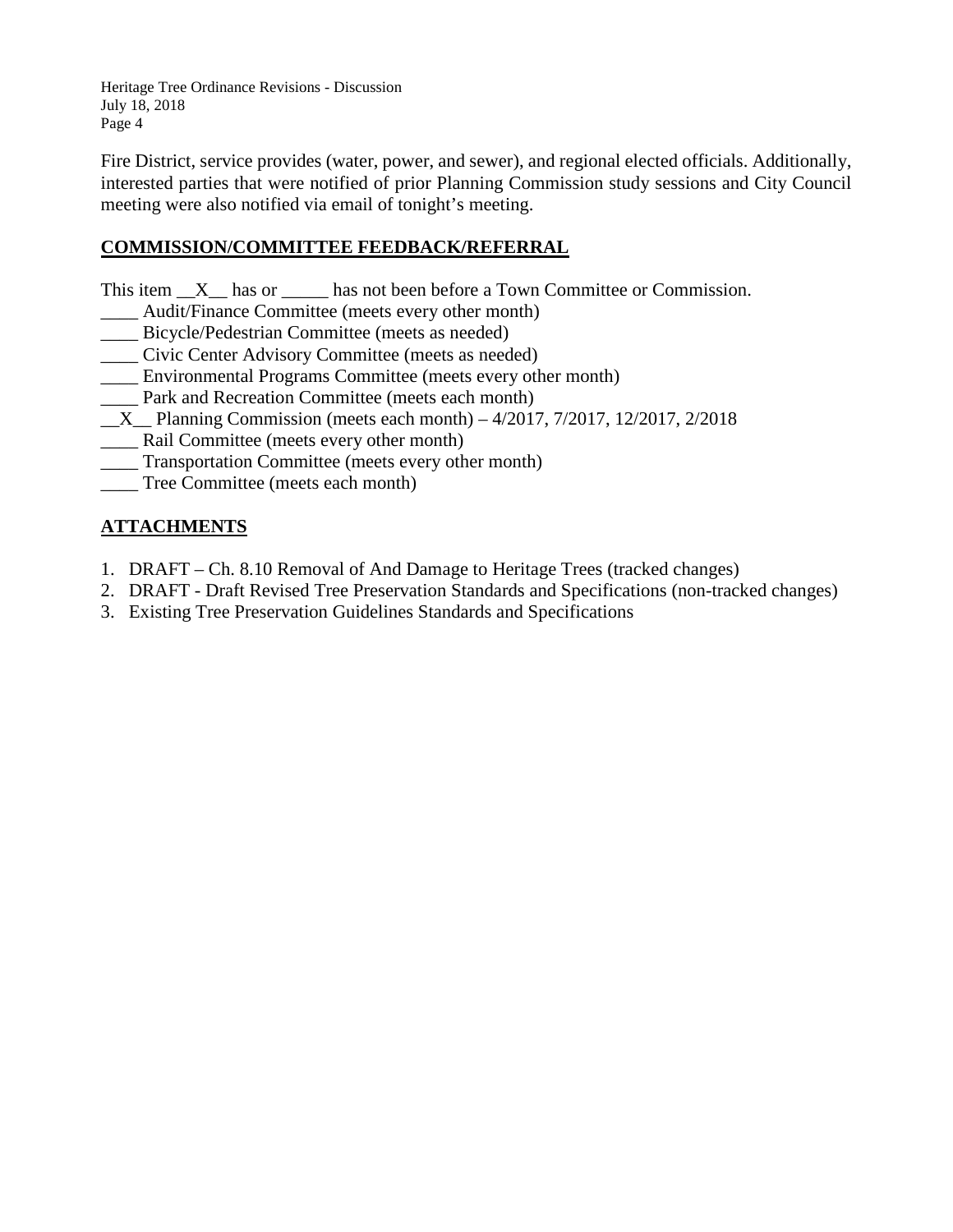#### ATTACHMENT 1

#### **DRAFT**

## **Chapter 8.10 REMOVAL OF AND DAMAGE TO HERITAGE TREES**

#### Sections:

- [8.10.010](http://www.codepublishing.com/CA/Atherton/html/Atherton08/Atherton0810.html#8.10.010) Statement of findings. [8.10.020](http://www.codepublishing.com/CA/Atherton/html/Atherton08/Atherton0810.html#8.10.020) Definitions. [8.10.030](http://www.codepublishing.com/CA/Atherton/html/Atherton08/Atherton0810.html#8.10.030) Prohibitions and protections. [8.10.040](http://www.codepublishing.com/CA/Atherton/html/Atherton08/Atherton0810.html#8.10.040) Permit process. [8.10.050](http://www.codepublishing.com/CA/Atherton/html/Atherton08/Atherton0810.html#8.10.050) State tree care license.
- [8.10.060](http://www.codepublishing.com/CA/Atherton/html/Atherton08/Atherton0810.html#8.10.060) Violation—Penalties and remedies.

#### **8.10.010 Statement of findings.**

The TtownTown finds and declares as follows:

A. The town Town is endowed and forested by oaks, redwood, bay and other trees.

B. The preservation of these trees is essential to the health, welfare and quality of life of the citizens of the town Town to:

1. Preserve the scenic beauty of the townTown and to ensure the privacy of its citizens;

- 2. Maintain ecological balance;
- 3. Prevent erosion of topsoil;
- 4. Protect against the hazards of floods and the risk of landslides;
- 5. Counteract air pollutants and oxygenate the air;
- 6. Absorb noise;
- 7. Maintain the climatic and microclimatic balance; and
- 8. Decrease high wind velocities. (Ord. 462 § 1(A), 1991; Ord. 444 § 1, 1989)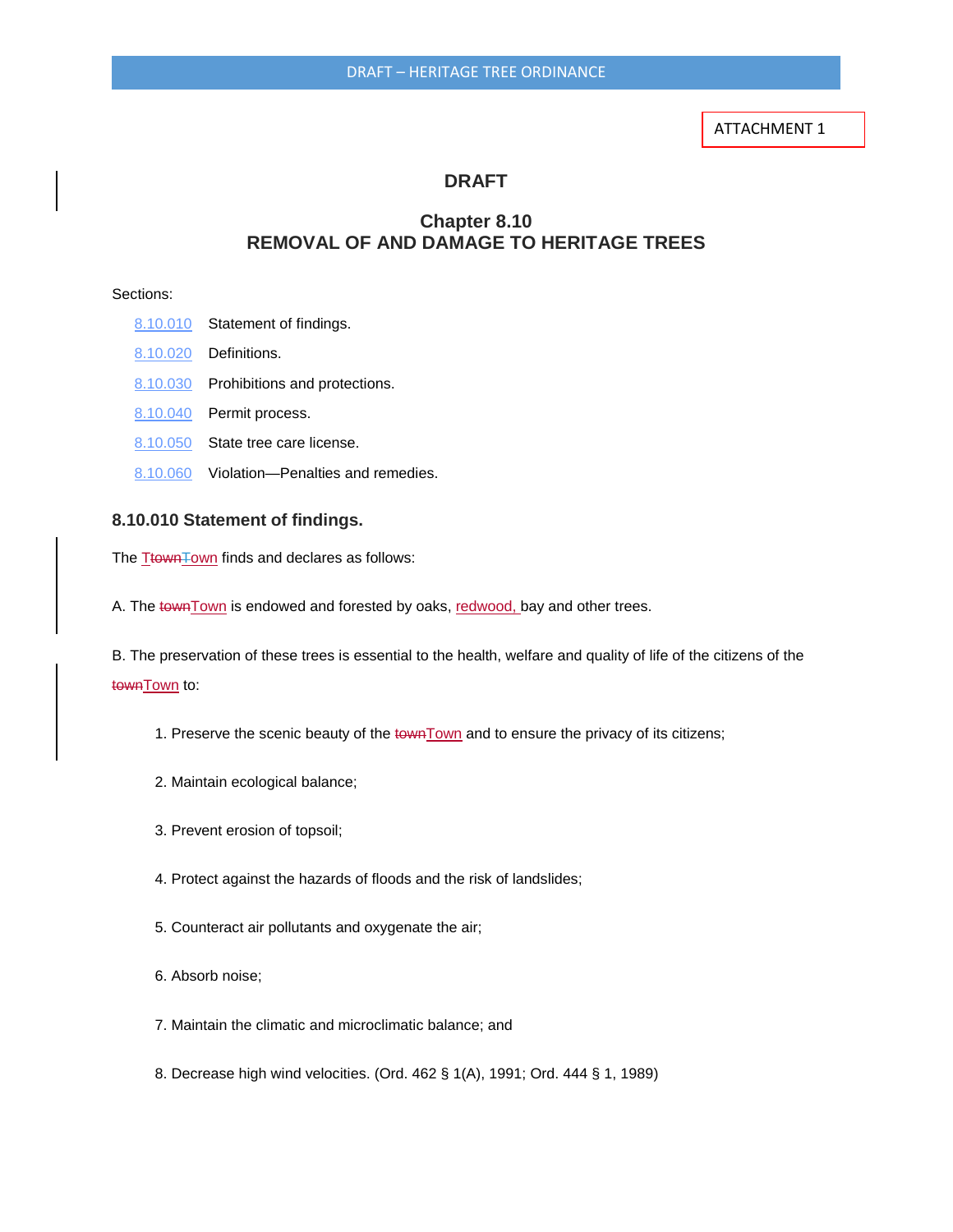#### DRAFT – HERITAGE TREE ORDINANCE

#### **8.10.020 Definitions.**

As used in this chapter:

A. "Heritage tree" means either:

1. means a tree 48 inches or more in circumference (15.2 inches diameter), measured at 4.5 feet (54 inches off the ground), located outside of the Buildable Area on the parcel AND any native oak (Quercus agrifolia, Q. lobata, Q. kellogii), redwood tree (Sequoia sempervirons) greater than 48 inches in circumference (15.2 inches in diameter) or multi trunk tree measuring 15" where the stem begins (tally of stems) located anywhere on the parcel.

A tree, located in the tree preservation area, or a native oak tree (Quercus lobata, Quercus agrifolia or Quercus douglasii) located anywhere on a lot, which has a trunk circumference of forty-eight inches or more, when measured forty-eight inches above the natural grade;

2. A tree so designated by the city council, based upon findings that the particular tree is unique and of importance to the public due to its unusual age, appearance, location or other factors;

3. The trees listed below shall not be classified as heritage trees:

Acacia baileyana—Bailey Acacia

Albizia julibrissin - (Mimosa)

Acacia decurrens—Green Wattle

Acacia melanoxylon—Black Acacia

Ailanthus altissima—Tree of Heaven

B. "Tree preservation area" means the area outside the building area of the lot, as defined in

Section [17.60.020](http://www.codepublishing.com/CA/Atherton/html/Atherton17/Atherton1760.html#17.60.020) of this code.

C. "Disturbance and/or dDamage to a heritage tree" refers to demolition, construction, subterrain grading activities, landscaping improvements, other development activities and/or any other action, in the judgment of the building official or Town arborist, which will cause damage to its health including, by way of example, but not limited to, excess pruning, topping, cutting, girdling, poisoning, over-watering, unauthorized relocation or transportation of a tree, or trenching, excavating, altering the grade, compaction or paving near the tree, screwing anything in the tree for example signs, mailboxes and or treehouses. means any action, in the judgment of the building official or town

arborist, which will cause damage to its health including, by way of example, but not limited to, excess pruning,

topping, cutting, girdling, poisoning, over-watering, unauthorized relocation or transportation of a tree, or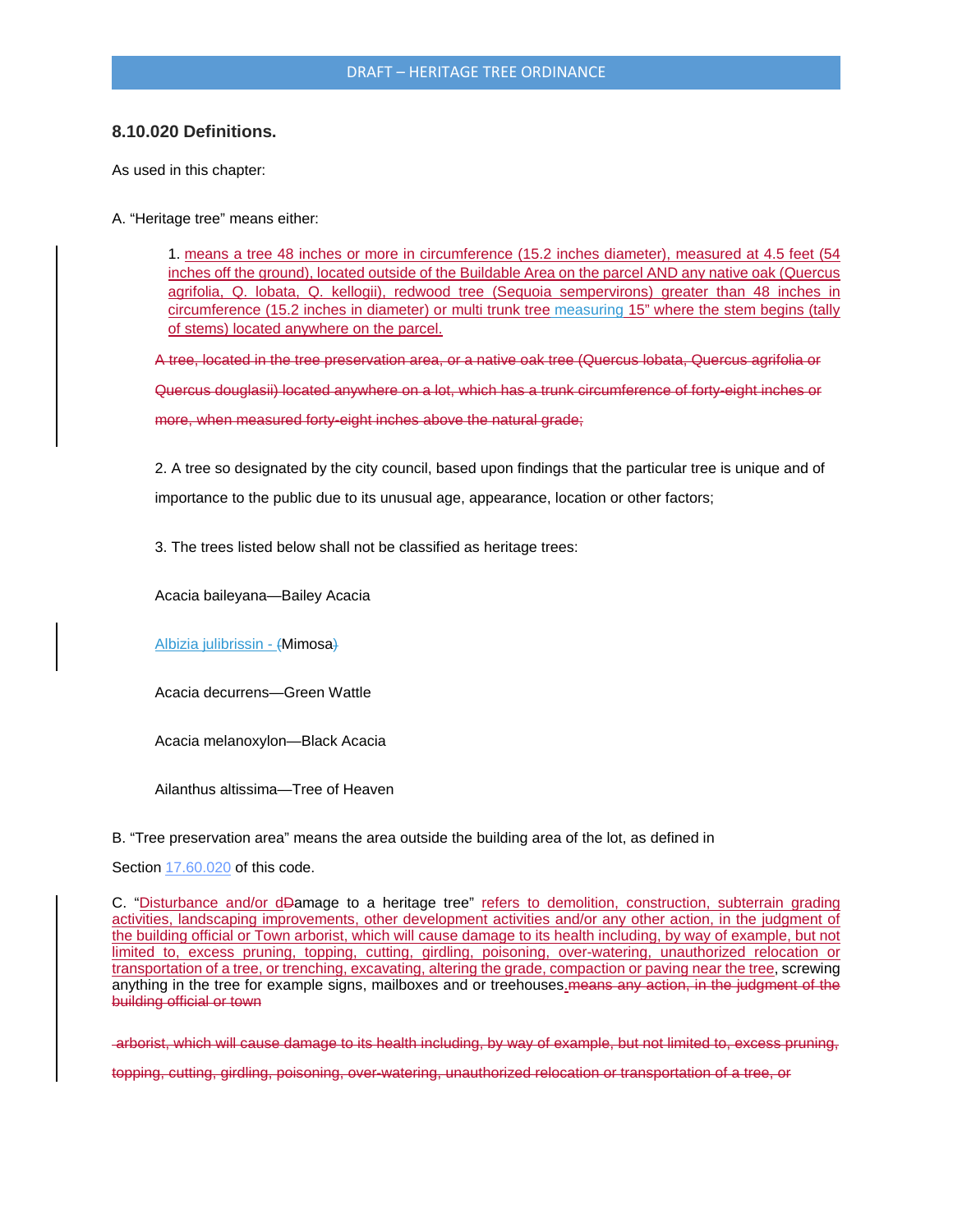trenching, excavating, altering the grade, compaction or paving near the tree. (Ord. 533 § 1, 2002: Ord. 462 § 1(B), 1991: Ord. 444 § 2, 1989)

D. "Tree Protection Zone (TPZ)" is the designated protection area sufficiently large enough to protect a heritage tree and its roots from disturbance and/or damage as defined in Section 8.10.020 C*.* The TPZ shall be determined and shall meet all provisions as detailed in the Town's current Tree Preservation Standards and Specifications document.

E. "Nuisance" is any action deemed a violation by definition of this Chapter and is subject to the provisions of Chapter 1.20 "General Penalty" of the Town's Municipal Code.

8.10.030 Prohibitions and protections.

A. No person shall remove a heritage tree unless a permit has first been issued in accordance with Section [8.10.040.](http://www.codepublishing.com/CA/Atherton/html/Atherton08/Atherton0810.html#8.10.040)

B. All heritage trees must be shown and designated on every plot map that may be required by the TtownTown in connection with any application for subdivision, variance, use permit, or building permit. In addition, a heritage tree protection and preservation plan may be required with each application. The heritage tree protection and preservation plan shall be prepared by a certified arborist to assess impacts to trees, recommend mitigation to reduce impacts to a less than significant level and identify construction guidelines to be followed through all phases of a construction project.adhere to the specifications Detailed standards and specifications for the implementation of a heritage tree protection and preservation plan can be found in the TtownTown's current Ttree Ppreservation guidelines, Sstandards and Sspecifications document.

C. It is unlawful for any person to damage or harmand/or disturb a heritage tree by any means whatever, including, without limitation, those actions defined in Section  $8.10.020(C)$  $8.10.020(C)$ , or conduct any prohibited activities within the defined TPZ as specified in the Town's current Tree Preservation Standards and Specifications document.

D. The provisions of this chapter shall not be deemed to repeal or otherwise affect the provisions of Chapter [8.08](http://www.codepublishing.com/CA/Atherton/html/Atherton08/Atherton0808.html#8.08) of this code, relating to dead or dangerous trees. (Ord. 547 § 1, 2004; Ord. 533 § 2, 2002: Ord. 522 § 1, 2001; Ord. 444 § 3, 1989)

#### **8.10.040 Permit process.**

A. The application for a heritage tree removal permit shall be filed with the building department on a prescribed form. The building department may require the applicant, at the applicant's expense, to furnish a written report from a licensed tree expert acceptable to the building department.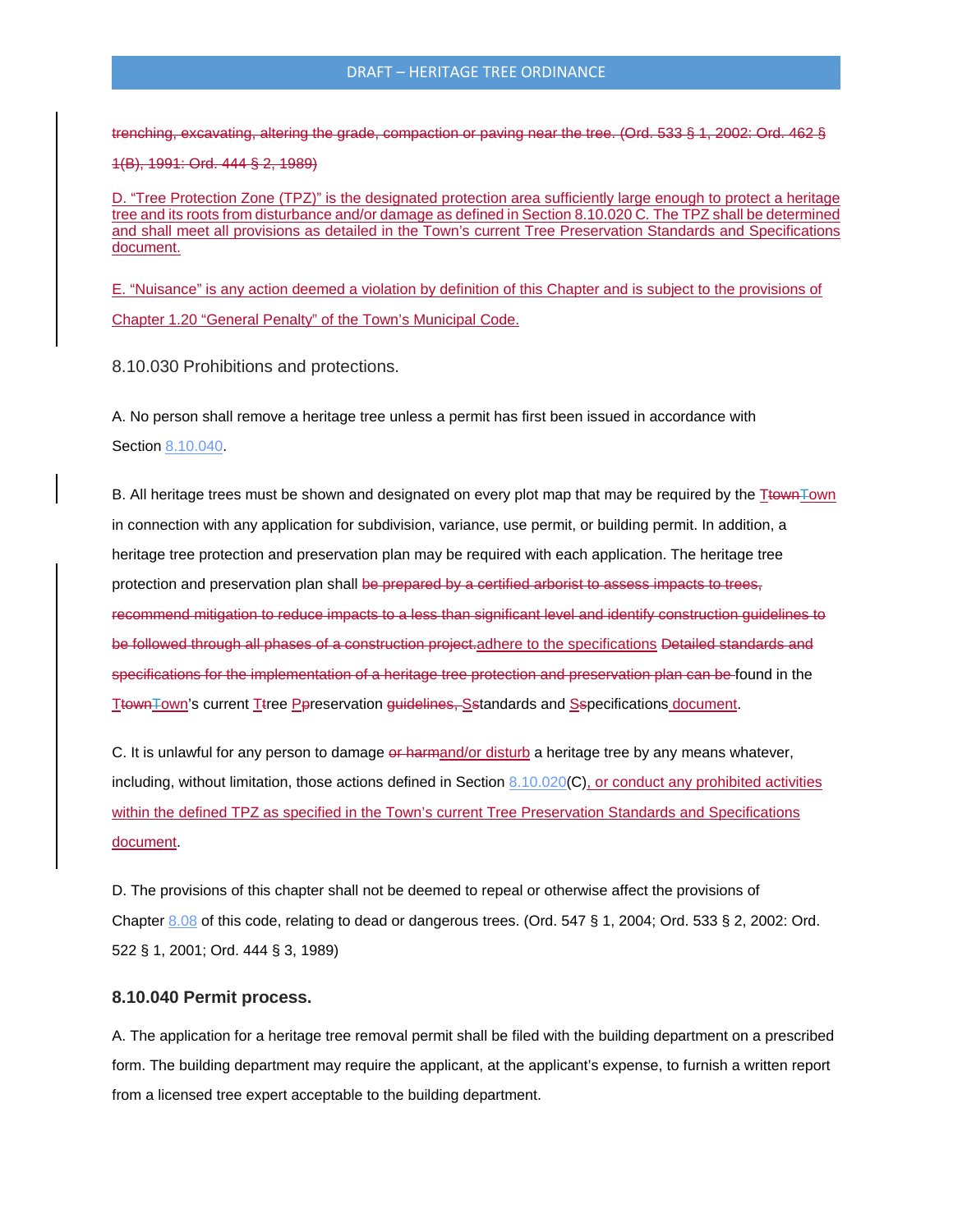#### DRAFT – HERITAGE TREE ORDINANCE

B. If the tree which is the subject of the application meets the requirements as set forth in this section and the Town's current Tree Preservation Standards and Specifications document, based upon a review of the permit application and the inspection report, then the building department may grant the permit, conditionally grant the permit specifying mitigation requirements, deny the permit, allow a portion of the proposed work in the permit application to be done, or refer the application to the planning commission. The building department may attach reasonable conditions to ensure compliance with the intent and purpose of this chapter such as, but not limited to, requiring replacement of the tree or trees removed with plantings acceptable to the building department. Denial of the application may be appealed to the planning commission. In making the determination of which action to approve, including whether or not to refer the application to the planning commission, an authorized representative of the building department shall inspect the tree and make a determination based on the following criteria:

1. The probability of failure which is a function of tree and site conditions such as, but not limited to, structural defects, presence of disease, species history, age or remaining life span, and varying weather conditions. The probability of personal injury or significant property damage as a function of proximity to existing structures and objects of value and interference with utility services;

2. The number, species, size and location of existing trees in the area and the effect of the requested removal upon shade, noise buffers, protection from wind damage, air pollution, historic value, scenic beauty, health, safety and general welfare of the area and townTown as a whole;

3. Good forestry practices such as, but not limited to, the number of healthy trees a given parcel of land will support.

C. If referred by staff, or a decision by staff is appealed by the applicant, the application shall be heard and considered at a public meeting of the planning commission. Each application for a heritage tree removal permit shall be accompanied by a fee in an amount as set by resolution of the city council sufficient to cover all costs of processing the permit. The application for a planning commission review shall contain the following the minimum information as prescribed in the Planning Department application.:

1. A legal description and accurate map showing the location of the property for which the permit is sought and the location of the tree for which the permit is sought and all other heritage trees on the subject parcel;

2. The names and addresses of the applicant and record owner of the subject property, and of the record owners of each parcel contiguous to the subject property, and of each parcel across any street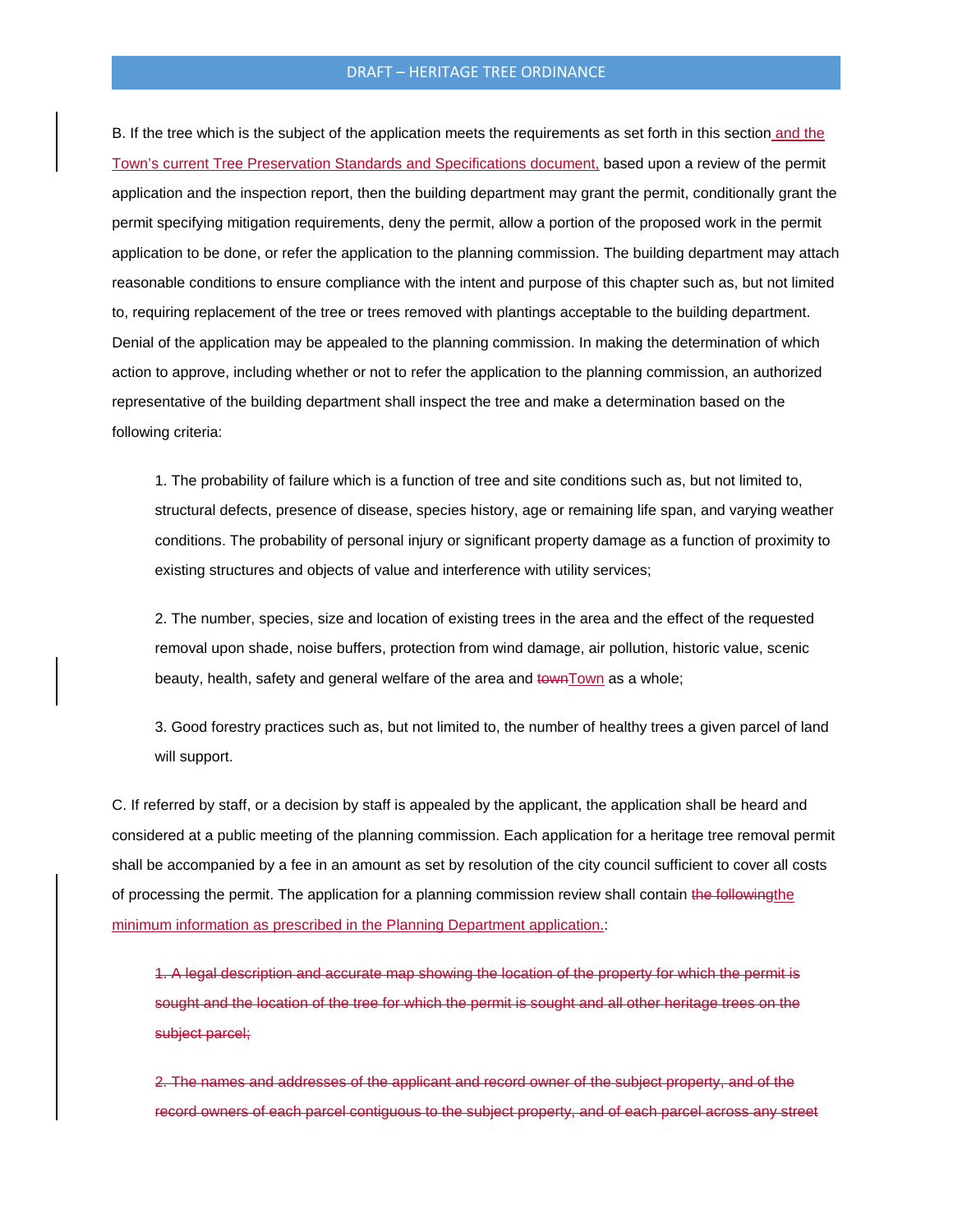from the subject property any part of which is encompassed within the projected side lines of the subject parcel. The applicant shall furnish to the townTown a stamped plain No. 10 envelope addressed to each such owner;

3. A photograph of the subject tree or trees;

4. A statement of the reason for requested removal, the species of the subject tree, and the circumference at forty-eight inches above natural grade of the subject tree;

5. Such additional information as the building department may deem necessary.

D. The application shall be heard and considered at a public meeting of the planning commission. Notice of the meeting shall be mailed by the town at least ten days before the meeting to the owners of each property described in subsection (C)(2) of this sectionmade in accordance with Section 17.06.080 B of this code.

E. At the public meeting, the planning commission shall hear all evidence presented, and shall grant the heritage tree removal permit unless it finds that the removal of the subject tree would be contrary to the purpose and intent of the general plan of the townTown.

F. At the discretion of the planning commission, for each heritage tree permitted to be removed the permittee may be required to plant three trees of fifteen-gallon container size, or two trees of twenty-four-inch box container size, or one tree of fifteen-gallon container size and one tree of thirty-six-inch container size. Where native heritage oak trees are allowed to be removed from within the buildable area, they shall each be replaced with one or more trees of forty-eight-inch container size of native oak species at a location approved by the planning commission. The planning commission may also attach other reasonable conditions to ensure compliance with the intent and purpose of this chapter.

G. The decision of the planning commission on any application for a heritage tree removal permit may be appealed to the city council in accordance with the procedures contained in Chapter [17.06](http://www.codepublishing.com/CA/Atherton/html/Atherton17/Atherton1706.html#17.06) of this code.

H. It is strongly recommended that the trees listed below not be planted in the townTown of Atherton:

Acacia baileyana—Bailey Acacia

Acacia decurrens—Green Wattle

Acacia melanoxylon—Black Acacia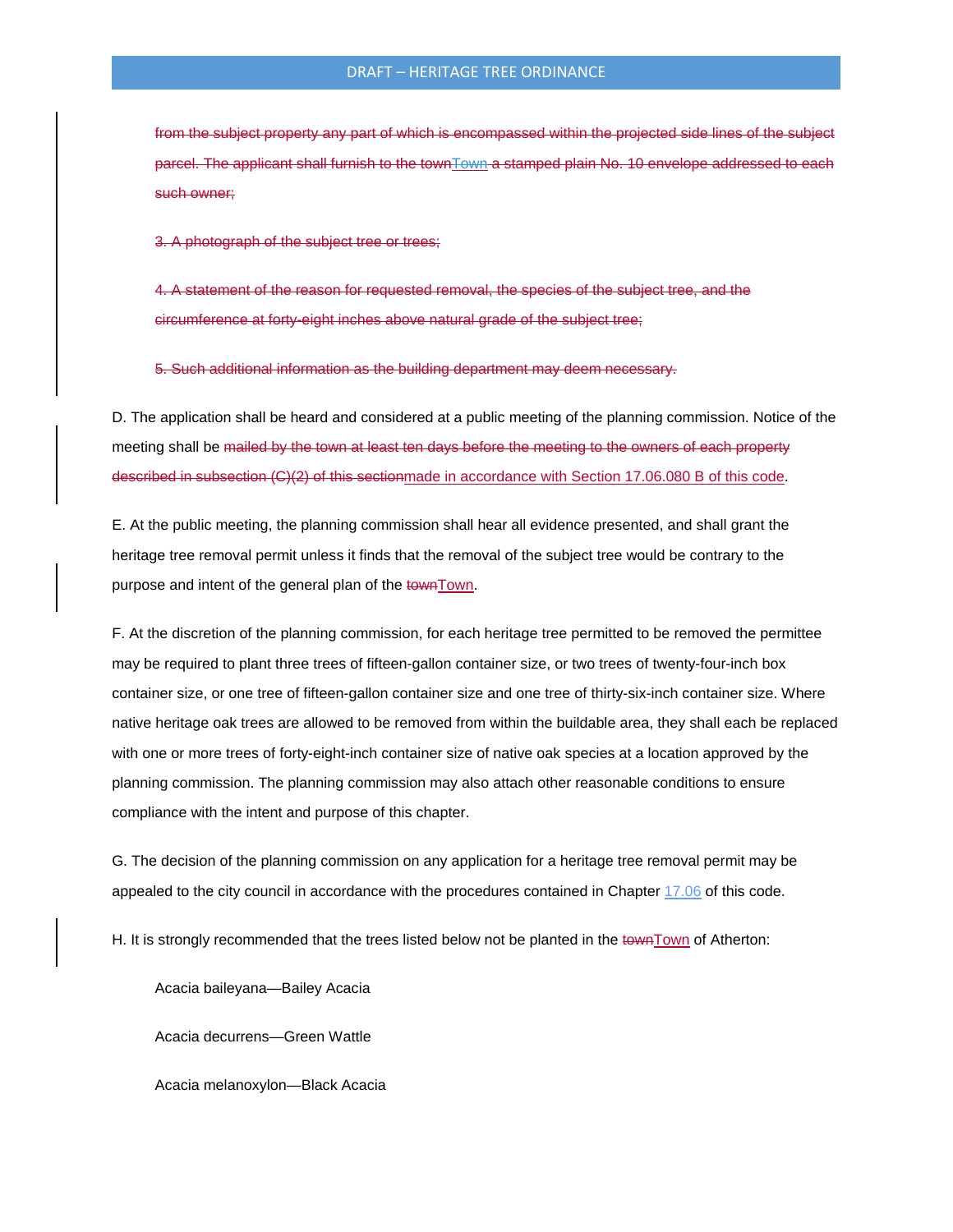Ailanthus altissima—Tree of Heaven

Eucalyptus globulus—Blue Gum Eucalyptus

Pinus radiata—Monterey Pine

(Ord. 533 § 3, 2002; Ord. 522 § 2, 2001; Ord. 484 § 1(A)—(C), 1994; Ord. 462 § 1(C)—(J), 1991; Ord. 444 § 4, 1989)

#### **8.10.050 State tree care license.**

Except for the property owner, no person shall perform any removal of any heritage tree for hire within the townTown of Atherton without a valid state tree care license as required by the state of California. (Ord. 484 § 1(E), 1994)

#### **8.10.060 Violation—Penalties and remedies.**

A. Any person causing a heritage tree to be removed of disturbed and/or damaged in violation of this chapter shall submit a fee as determined by city council resolution to be deposited into a fund for the planting and maintenance of community trees, as a civil penalty in addition to the penalties as outlined in Chapter [1.20.](http://www.codepublishing.com/CA/Atherton/html/Atherton01/Atherton0120.html#1.20)

B. As part of a civil action brought by the townTown, a court may assess against any person who commits, allows, or maintains violation of any provision of this chapter a civil penalty in an amount not to exceed five thousand dollars per violation. Where the violation has resulted in removal of a tree, the civil penalty shall be in an amount not to exceed five thousand dollars per tree unlawfully removed, or the replacement value of each such tree, whichever amount is higher. Such amount shall be payable to the town Town as described in subsection A of this section. Replacement value for the purposes of this section shall be determined utilizing the most recent edition of the Guide for Plant Appraisal by the tree Appraisal Value as specified in the Town's current Tree Preservation Standards and Specifications document. A civil action may be commenced to abate, enjoin, or otherwise compel the cessation of violation of any provision in this chapter. In a civil action brought pursuant to this chapter in which the townTown prevails, the court may award to the townTown all costs of investigation and preparation for trial, the costs of trial, reasonable expenses including overhead and administrative costs incurred in prosecuting the action, and reasonable attorney fees.

C. Upon any guilty plea or judgment or conviction, in any criminal proceeding brought for the violation of this chapter, the defendant is entitled by law to probation, then the court may require the payment to the townTown of the costs and expenses as described above and the code provision incorporated by reference as one of the conditions of such probation.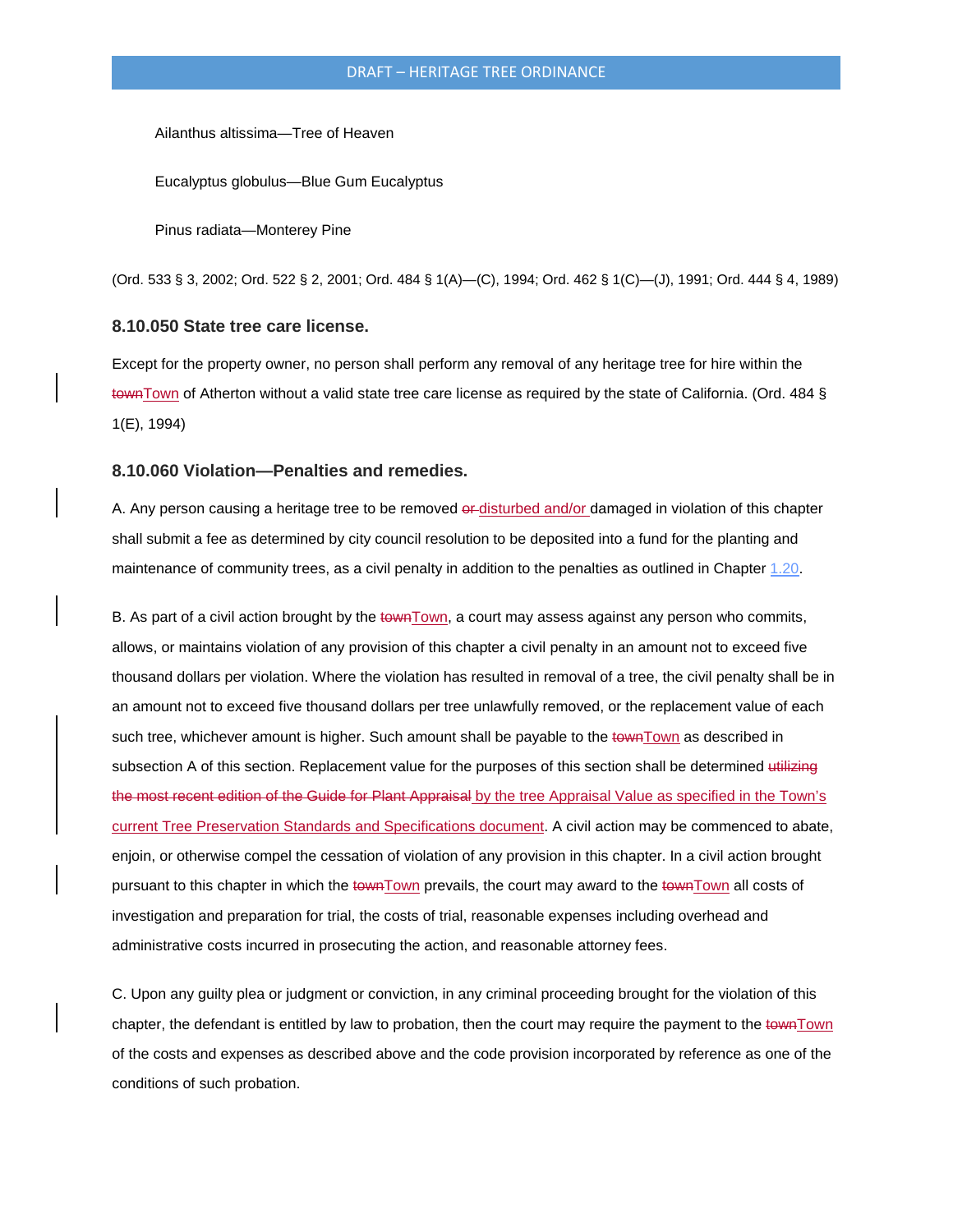#### DRAFT – HERITAGE TREE ORDINANCE

D. The violation of any provision contained in this chapter shall be subject to the penalties or remedies as described herein and any other remedies authorized by the townTown of Atherton Municipal Code, including, but not limited to, the following:

1. Requiring that the violator obtain a tree removal permit for the previously conducted unlawful activity, including one or more of the following conditions as appropriate:

a. The violator shall replace each unlawfully removed tree with one or more new trees which can be accommodated on the site of the violation according to the townTown arborist and, in the opinion of the townTown arborist, will provide equivalent value in terms of cost (as determined pursuant to a certified arborist's calculation of the value of the removed tree(s) in accordance with the latest edition of the Guide for Plant Appraisal published by the Council of Tree and Landscape Appraisers (adopted by reference) by the Appraised Value as specified in the Town's current Tree Preservation Standards and Specifications document), aesthetic and environmental quality, size, height, location, appearance and other characteristics of the unlawfully removed tree; or

b. Where replacement trees cannot be accommodated on-site according to the town Town arborist, or cannot provide equivalent aesthetic or environmental quality of removed tree(s) on site, the violator shall either plant replacement trees off-site as designated by the townTown arborist or make a cash payment as described in subsection B of this section, or any combination thereof, in accordance with the following:

i. To the extent that a cash payment is required for any portion or all of the value of the removed tree, such payment shall be doubled to reflect the estimated installation costs that would be incurred if replacement trees are planted; and

ii. To the extent that the planting of off-site replacement trees is required, the retail cost of such trees, as shown by documentary evidence satisfactory to the townTown arborist, shall be offset against the value of the removed tree, but no credit shall be given for transportation, installation, maintenance and other costs incidental to the planting and care of the replacement trees; or

> c. Where the unlawful activity did not result in tree removal, but did result in tree damage, the violator shall enhance the condition of the remaining trees or portions of trees according to good forestry practices which, in the opinion of the townTown arborist, will provide equivalent value in terms of damage to the tree(s), aesthetic and environmental quality, size, height, location, appearance and other characteristics of the unlawfully damaged tree; provide equivalent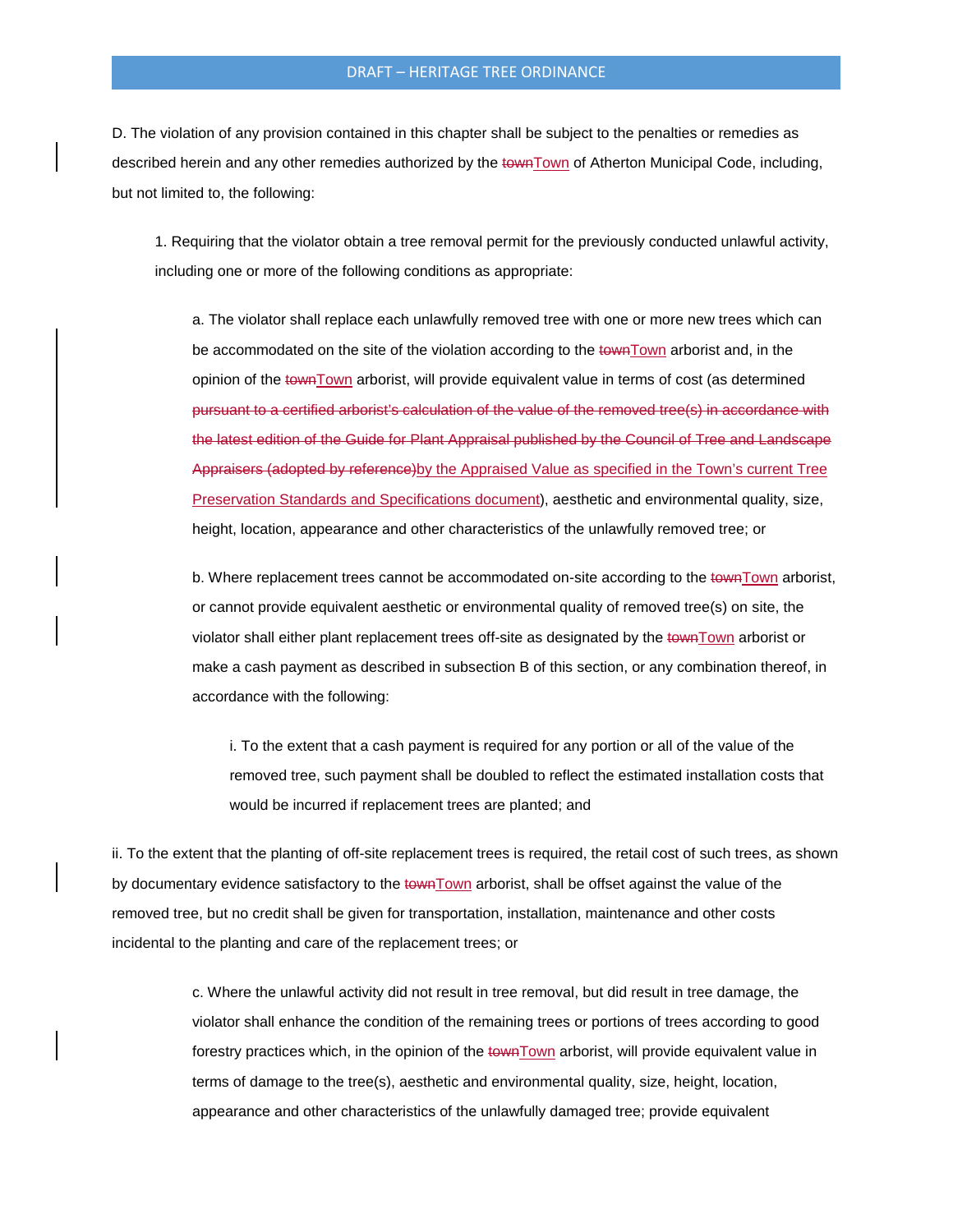enhancement of the condition of trees off-site or make a cash payment to the fund described in subsection A of this section (based on the townTown arborist's calculation of the equivalent value of the unlawful damage to the tree).

2. Any person who is required to plant replacement trees on-site pursuant to this section shall permanently maintain such trees in a good and healthy condition to ensure permanent establishment of any such tree(s), as determined by the townTown arborist. Such person shall post a maintenance bond or security deposit in a form prescribed by the building official and execute a maintenance agreement with the townTown, which shall be recorded in the office of the county recorder.

E. All remedies provided in this section shall be cumulative and are not exclusive. (Ord. 565 § 1, 2006; Ord. 533 § 4, 2002: Ord. 490 § 16, 1996: Ord. 484 § 1(D) (part), 1994; Ord. 444 § 5, 1989)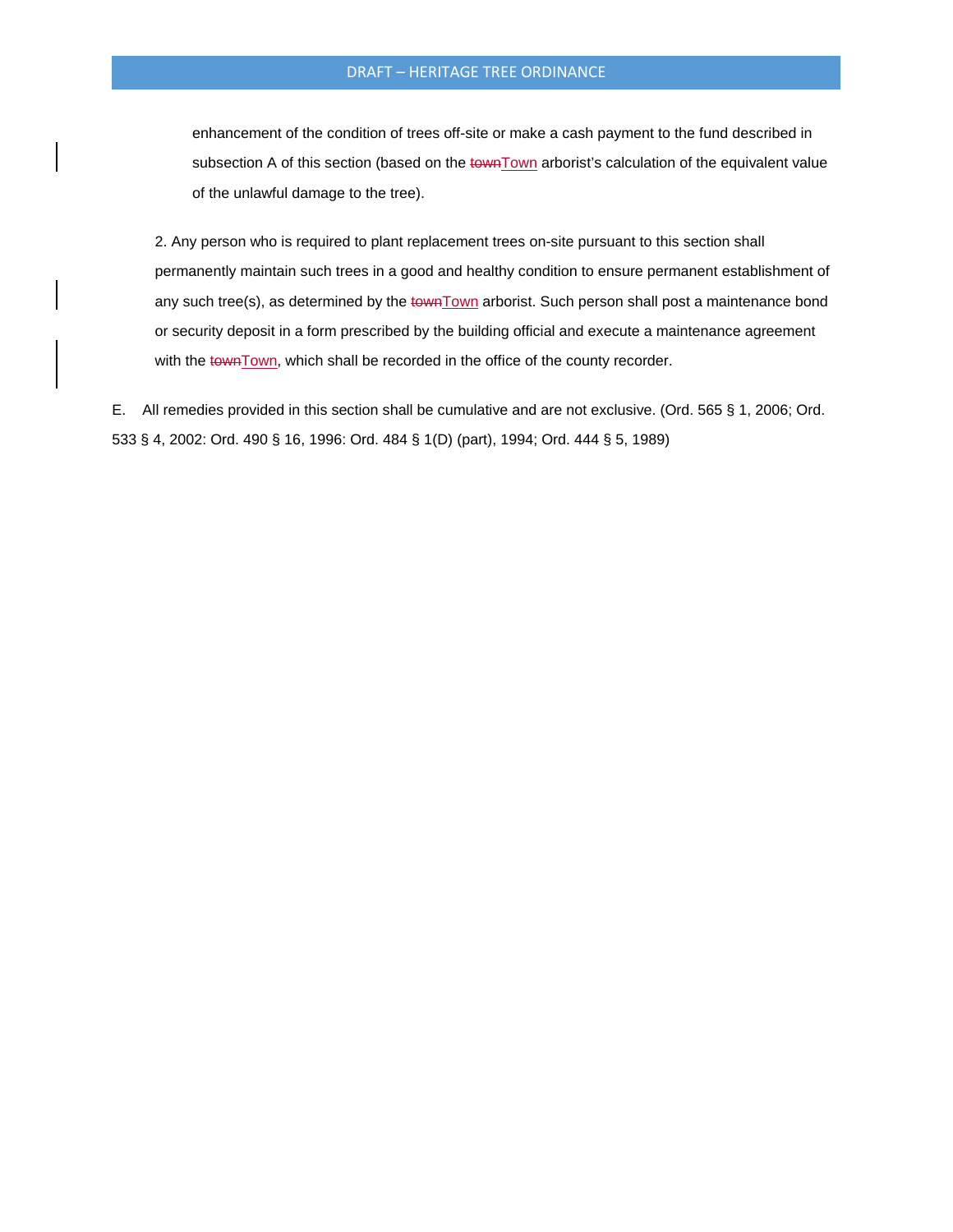

## **Tree Preservation Standards and Specifications**

**\_\_\_\_, 2018**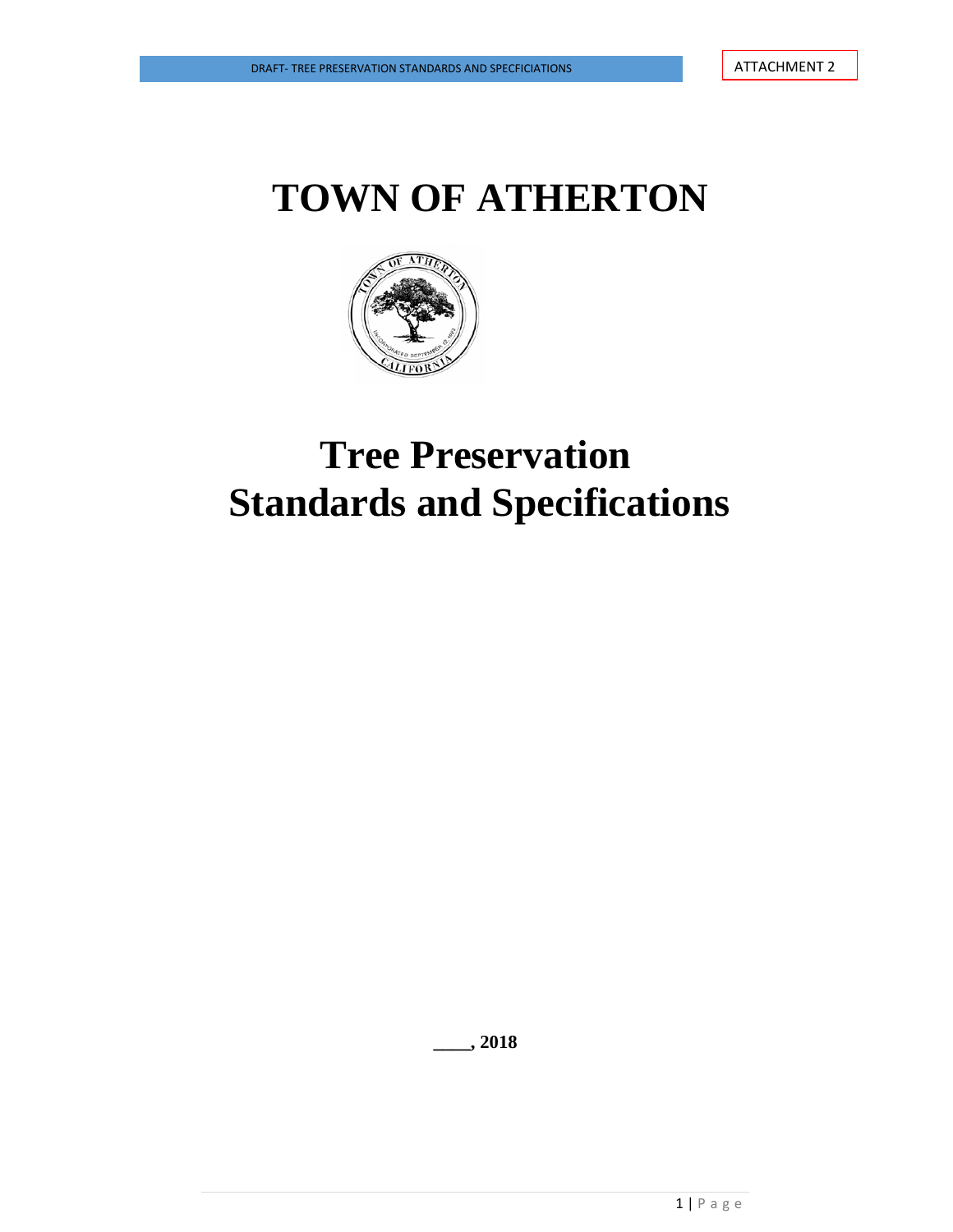## **TREE PRESERVATION STANDARDS AND SPECIFICATIONS**

#### **SECTION 1.00 DEFINITIONS**

For the purpose and interpretation of the standards and specifications, the following definitions shall apply:

- 1.1 **Main Building Area -** (front, interior side, street side, and/or rear) of a lot is the horizontal plane between the minimum setbacks of the respective yard.
- 1.2 **Building Official** means the Director of Building and Planning or the Director's designee.
- 1.6 **Certified Arborist** is an individual who has demonstrated knowledge and competency through obtainment of the current International Society of Arboriculture arborist certification.
- 1.7 **Dead Tree** means a tree that is dead or that has been damaged beyond repair or is in an advanced state of decline as determined by a certified arborist. If the tree has been determined to be dead, removal is permitted under Section 8.10 of the Atherton Municipal Code.
- 1.8 **Development Project -** means any construction activity including demolition, grading, hardscape and drainage improvements, new construction of main house or accessory buildings/structures, subterrain grading activities, added square footage to existing main house or accessory buildings/structures, site preparation and landscaping.
- 1.9 **Diameter at Breast Height** measurement of truck diameter taken at 4.5 feet (or 54 inches) off the ground. The diameter may be calculated by using the following formula:

DBH = circumference at 4.5 feet  $\div$  3.142

For trees less than 4.5 feet of clear trunk, diameter shall be of the largest leader measured 4.5 above ground level. For multi-trunk trees, it shall be the sum of the individual trunks measured 4.5 feet above ground level. For a leaning tree or a tree on a slope, the tree shall be measured along the trunk axis at 4.5 feet. ANSI A300 Standard and Guide for Plant Appraisal.

1.10 **Disturbance and/or Damage** - refers to demolition, construction, subterrain grading activities, landscaping improvements, other development activities and/or any other action, in the judgment of the building official or town arborist, which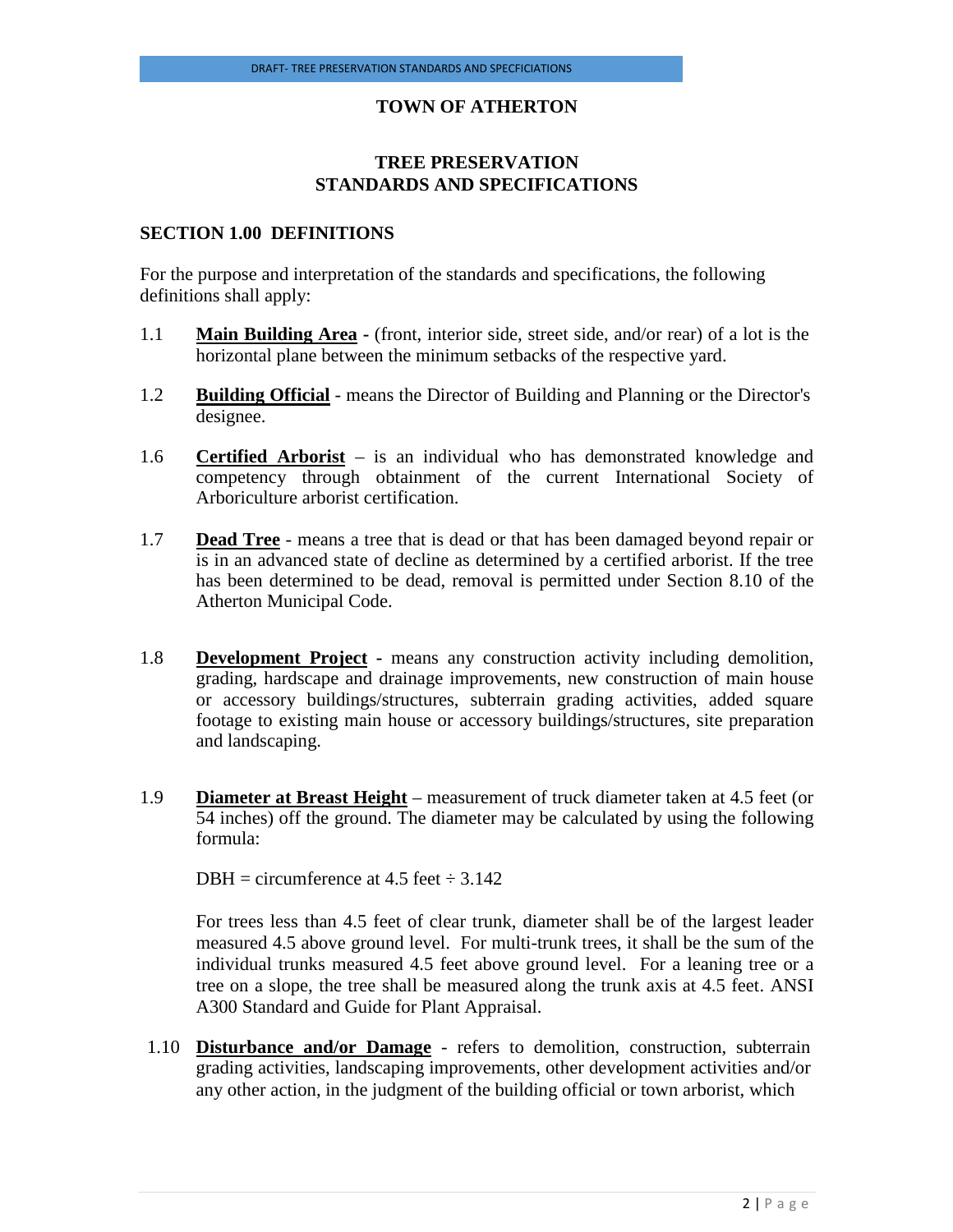damage to its health including, by way of example, but not limited to, excess pruning, topping, cutting, girdling, poisoning, over-watering, unauthorized relocation or transportation of a tree, or trenching, excavating, altering the grade, compaction or paving near the tree.

- 1.12 **Dripline** means the width of the tree, as measured by the lateral extent of the canopy.
- 1.13 **Pruning**  The selective removal of plant parts to meet the specific goals and objectives of ANSI A300 (Part 1).
- 1.14 **Excessive Pruning** means removing in excess of 25 percent of the functioning leaf branch. Pruning in excess of 25 percent is considered disturbance and/or damage to the tree as defined in Section 1.10 and is prohibited. Not more than 25 percent of the foliage shall be removed within an annual growing season. The percentage and distribution of foliage to be removed shall be adjusted according to the plant's species, age, health, and site. Topping and lion's tailing shall be considered prohibited pruning practices for trees. ANSI A300 (Part 1)
	- Lion's tailing the removal of an excessive number of inner and/or lower lateral branches from parent branches. Lion's tailing is a prohibited practice. ANSI A300 (Part 1).
	- Topping- Reduction of tree size using intermodal cuts without regard to tree health or structural integrity. Topping is a prohibited pruning practice. ANSI A300 (Part 1).<br>• Unbalanced crown - Removal of leaf or stem area predominantly on one side.
	-
	- Roots Excessive pruning may include the cutting of any root 2 inches or greater in diameter and/or severing in excess 25% of the roots.
- 1.15 **Heritage Tree** means a tree 48 inches or more in circumference (15.2 inches diameter), measured at 4.5 feet (54 inches off the ground), located outside of the Buildable Area on the parcel AND any native oak (Quercus agrifolia, Q. lobata, Q. kellogii), redwood tree (Sequoia sempervirons) greater than 48 inches in circumference (15.2 inches in diameter) or multi trunk tree measuring 15" dbh where the stem begins (tally of stems) located anywhere on the parcel.
- 1.16 **Injury** means bruising, scarring, tearing or breaking of roots, bark, trunk, branches or foliage, herbicide or poisoning, or any other action which is likely to cause the death or permanent damage and/or disturbance to a tree.
- 1.17 **Mechanical Injury** means a noninfectious injury which often leads to poor growth, a damaged appearance or death to the tree. Common causes of mechanical injury are landscape maintenance equipment, staking damage, vehicles, vandalism, weather, insects and animals.
- 1.18 **Monthly Inspection Report** means a monthly written report prepared by the Project Arborist as detailed in Section 1.17.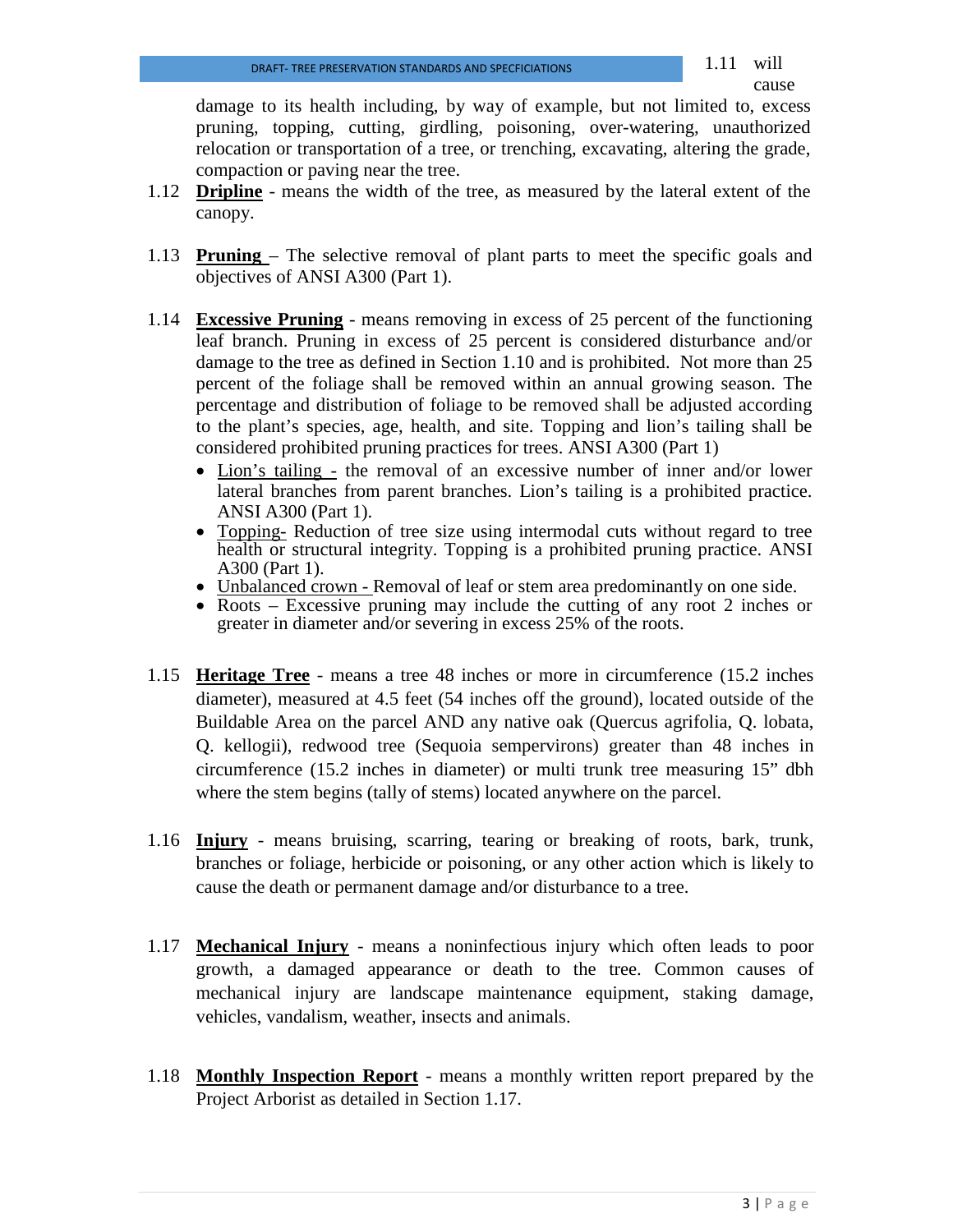- 1.19 **Project Arborist** means a certified arborist retained by the owner for the purpose of overseeing on-site activity involving the welfare of the trees to be retained.
- 1.20 **Protective Tree Fencing** means a temporary enclosure erected around a tree at 10x the DBH to be protected at the boundary of the **Tree Protection Zone**. The fence serves three primary functions: 1) to keep the foliage, crown, branch structure and trunk clear from direct contact and damage by equipment, materials or disturbances; 2) to preserve roots and soil in an intact and non-compacted state; and 3) to identify the tree protection zone in which no soil disturbance is permitted and activities are restricted.
- 1.21 **Root Buffer** means a temporary layer of material to protect the soil texture and roots. The buffer shall consist of a base course of tree chips spread over the root area, keeping one foot clear of the trunk clear, to a 4"- 6" depth, capped by a base course of 3/4-inch quarry gravel to stabilize the ¾" plywood on top.
- 1.22 **Tree Protection and Preservation Plan –** Prepared by a certified arborist and required for all development projects, including any site improvements at grade or sub terrain, and shall include the following minimum information:

A. Site Plan - means a set of drawings (e.g. preliminary drawings, grading, demolition, building, utilities, landscape, irrigation, tree survey, etc.) that show existing site conditions and proposed landscape improvements, including trees to be removed, relocated or to be retained. Site plans shall include the following minimum information that may impact trees:

- 1. The site plan shall be scaled at  $1" = 10'$  or  $1" = 20'$  as necessary to clearly detail tree protection requirements, depending on the scope and complexity of the project and include all existing and proposed buildings and structures.
- 2. Include the **Tree Protection Zone (TPZ),** as defined in Sections 1.26 and 2.3, measurement on the plans, which identifies the area to protect the tree and roots from disturbance and mulch to be applied within the TPZ.
- 3. Surveyed location, species, size/trunk diameter, dripline area of existing heritage trees (including trees located on neighboring property that overhang the project site) and street trees within 30-feet of the project site within the public right-of-way.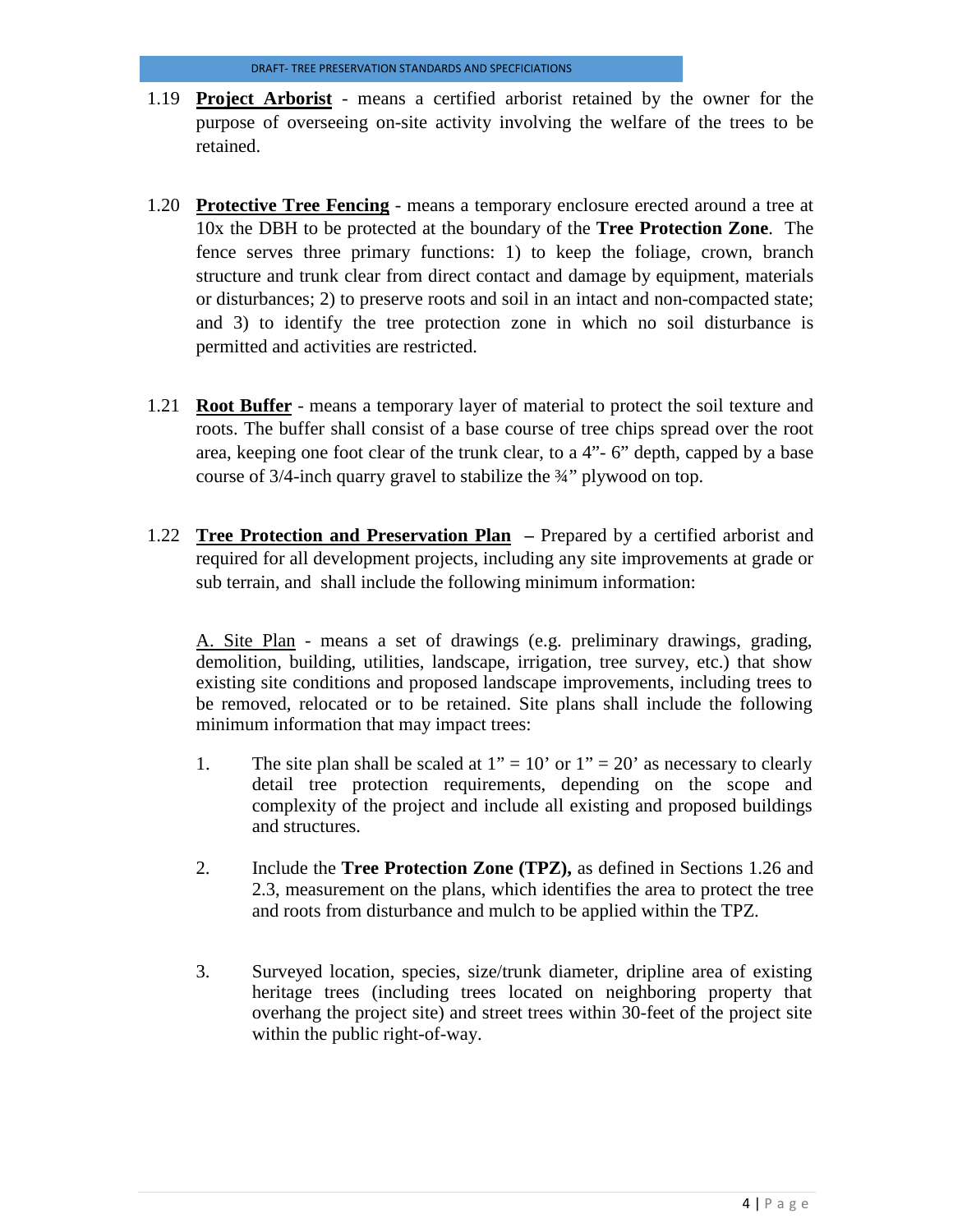ving, concrete, excavation, trenching, irrigation lines and/or grade change located within the **Tree Protection Zone (TPZ),** as defined in Sections 1.26 and 2.3.

- 5. All proposed and existing hardscape, including but not limited to, driveways, slabs, walkways, etc. Identify proposed materials, impervious and semi-impervious surfaces.
- 6. Existing and proposed utility pathways with detail on the location, depth and materials for all proposed underground utilities, including, but not limited to, sewer, water, electrical, water retention tanks, etc.
- 7. The location of any areas where hand digging is proposed. Significant root cutting (over 2") will require a letter from the site arborist which will include mitigation measures. The Town Arborist shall review any and all proposed hand digging, significant root cutting and mitigation measures within required tree protection areas and plan approval is required prior to starting such work.
- 8. Surface and subsurface drainage and aeration systems to be used.
- 9. Walls, tree wells, retaining walls and grade change barriers, both temporary and permanent.
- 10. Landscaping, irrigation and lighting within the TPZ of all heritage trees.
- 11. All of the final approved site plan sheets shall reference tree protection instructions.
- 12. OSHA Cuts.

## B. Written Inventory

Project Arborist letter report shall include:

- 1. A written narrative from an ISA Certified Arborist report.
- 2. Arborist Name, Certification # and company letterhead.

The letter report shall include the following for each tree:

- 1. Species (common and scientific name)
- 2. Size (diameter, height and crown spread)
- 3. Condition (foliage, vigor, structural integrity, etc.)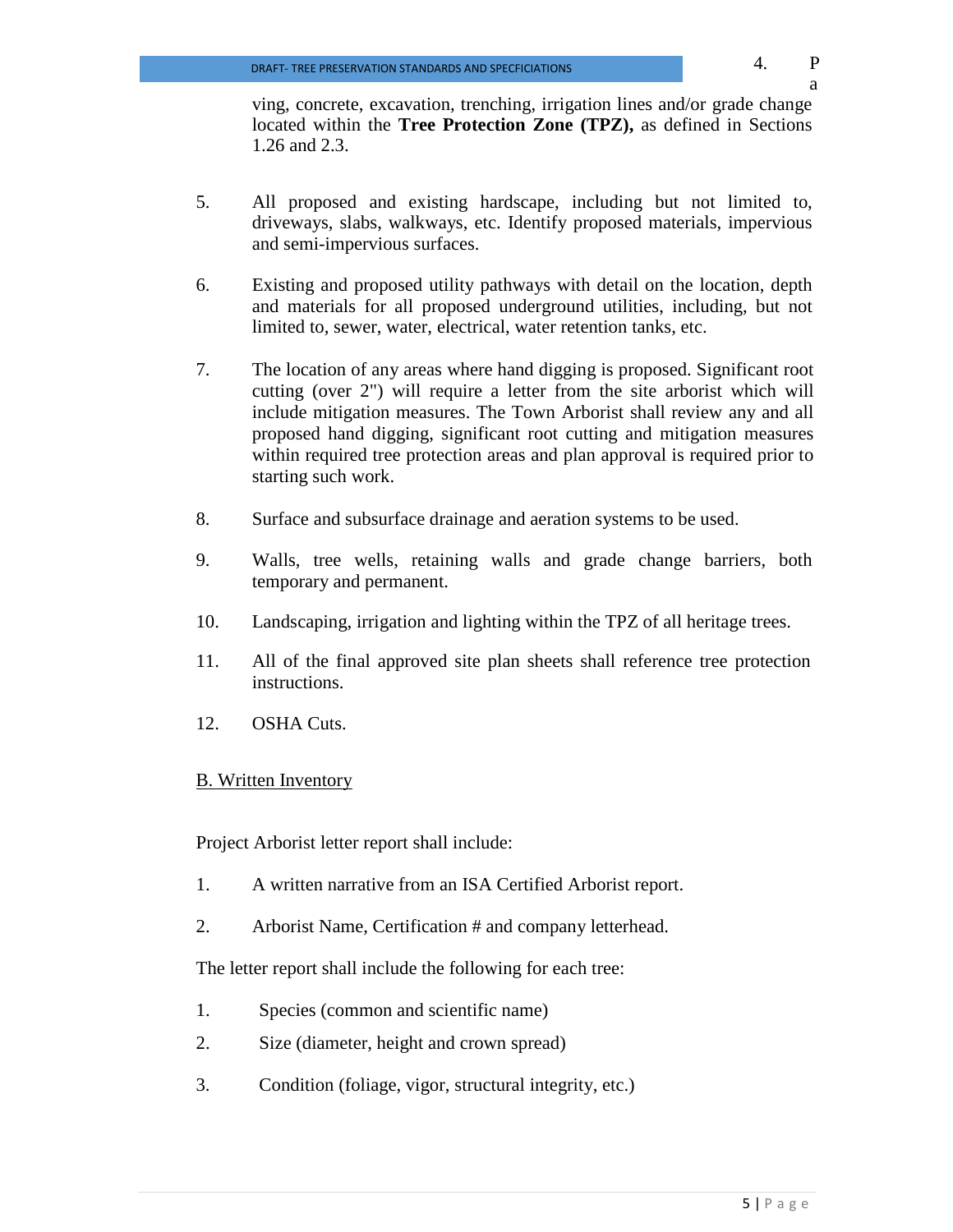r

ognosis (dangerous, imminent hazard, property damage). The Hazard Evaluation Form may be used to rate a dangerous condition. Life expectancy Location diagram (and photograph, if desired).

## C. Photo Inventory

Colored photographs all of existing heritage trees on-site and/or within the public right-of-way adjacent to the property prior to any site demolition. These photographs can be integrated into the written inventory.

D. Appraisal

See Section 1.25 "Tree Appraisal".

Please note a bond is to be posted to assure the tree protection measure are met throughout construction.

- 1.23 **Soil Compaction** means the compression of soil particles that may result from the movement or parking of heavy machinery and trucks, storage of construction materials, structures, paving, etc. within the **Tree Protection Zone (TPZ).**
- 1.24 **Soil Fracturing** means the loosening of hard or compacted soil around a tree by means of a pneumatic soil probe that allows sudden bursts of air to crack, loosen or expand the soil to improve the root growing environment.
- 1.25 **Street Tree** means any tree growing within the street right-of-way, outside of private property
- 1.26 **Tree Appraisal** means a method of determining the monetary value of a tree as it relates to the real estate value of the property, neighborhood or community. The Certified Project Arborist shall determine the Tree Appraisal value as part of the required Tree Protection Plan by adjusting a tree's basic value by its pre-existing condition, location, and species using the most recent edition of the *Guide for Plant Appraisal*, published by the Council of Tree and Landscape Appraisers.
- 1.27 **Tree Protection Zone, (TPZ)** means, unless otherwise specified by a Project Arborist or Town Arborist*,* the area of temporary fenced tree enclosure, as set forth in Sections 1.26 and 2.3.
- 1.28 **Trenching** means any excavation to provide irrigation, install foundations, utility lines, services, pipe, drainage or other property improvements below grade.
- 1.29 **Verification of Tree Protection** means the Project Arborist shall verify, in writing, that all pre-construction requirements have been met.
- 1.30 **Vertical Mulching** means auguring, hydraulic or air excavation of vertical holes within a tree's root zone to loosen and aerate the soil, typically to mitigate soil compaction.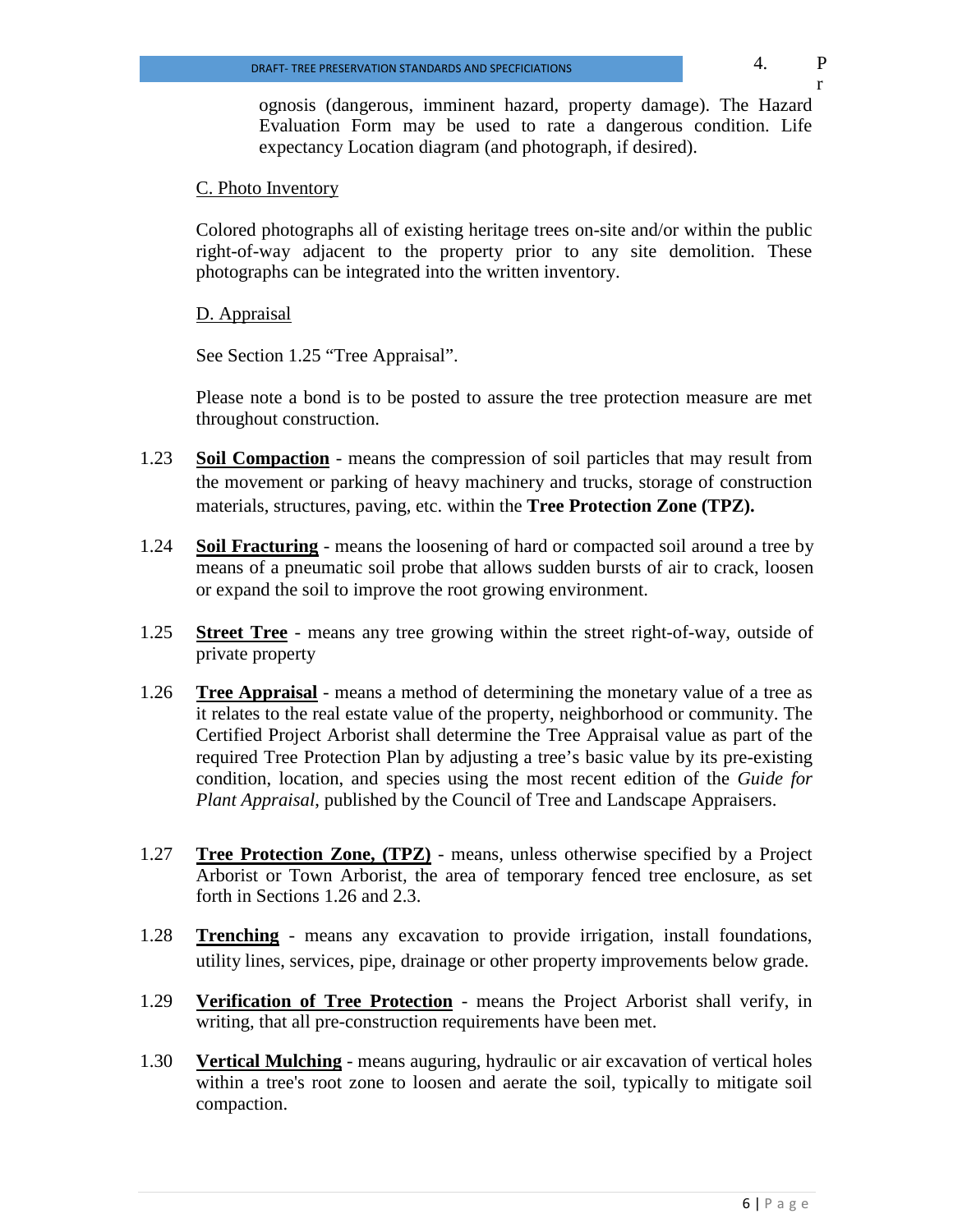## **SECTION 2.00 PROTECTION OF TREES DURING CONSTRUCTION**

The objective of this section is to reduce the negative impacts of construction on trees. The tree protection regulations are intended to guide a construction project to insure that appropriate practices will be implemented in the field to eliminate or mitigate undesirable consequences that may result from construction activities associated with a development project as defined in Section 1.8.

Typical negative impacts that occur during construction may include:

- Mechanical injury to roots, trunk or branches
- Compaction of soil, which degrades the functioning roots, inhibits the development off new ones and restricts drainage
- Changes in existing grade which can cut or suffocate roots
- Alteration of the water table either raising or lowering
- Sterile soil conditions associated with stripping off topsoil
- Trenching
- 2.1 **Tree Protection and Preservation Plan-** Prior to commencement of a development project, a property owner shall have prepared a *Tree Protection and*  **Preservation Plan** as defined in Section 1.21 as part of the building permit submittal. The *Tree Protection and Preservation Plan* shall be prepared by the certified project arborist with detail as specified by the Tree Preservation Standards and Specifications.

#### 2.2 **Pre-Construction Requirements**

The following five components shall be incorporated within the *Tree Protection and Preservation Plan* prior to grading, demolition or building permit issuance:

#### 1. **Site Plan**

See Section 1.21 *Tree Protection and Preservation Plan*.

#### 2. **Tree Protection Disclosure Statement**

A statement signed by the owner of the property and permit applicant, on a form provided by the Town, acknowledging the existence of Heritage Trees on the property and that the approved Tree Protection and Preservation Plan shall be implemented and adhered through the finaling of the associated building permit/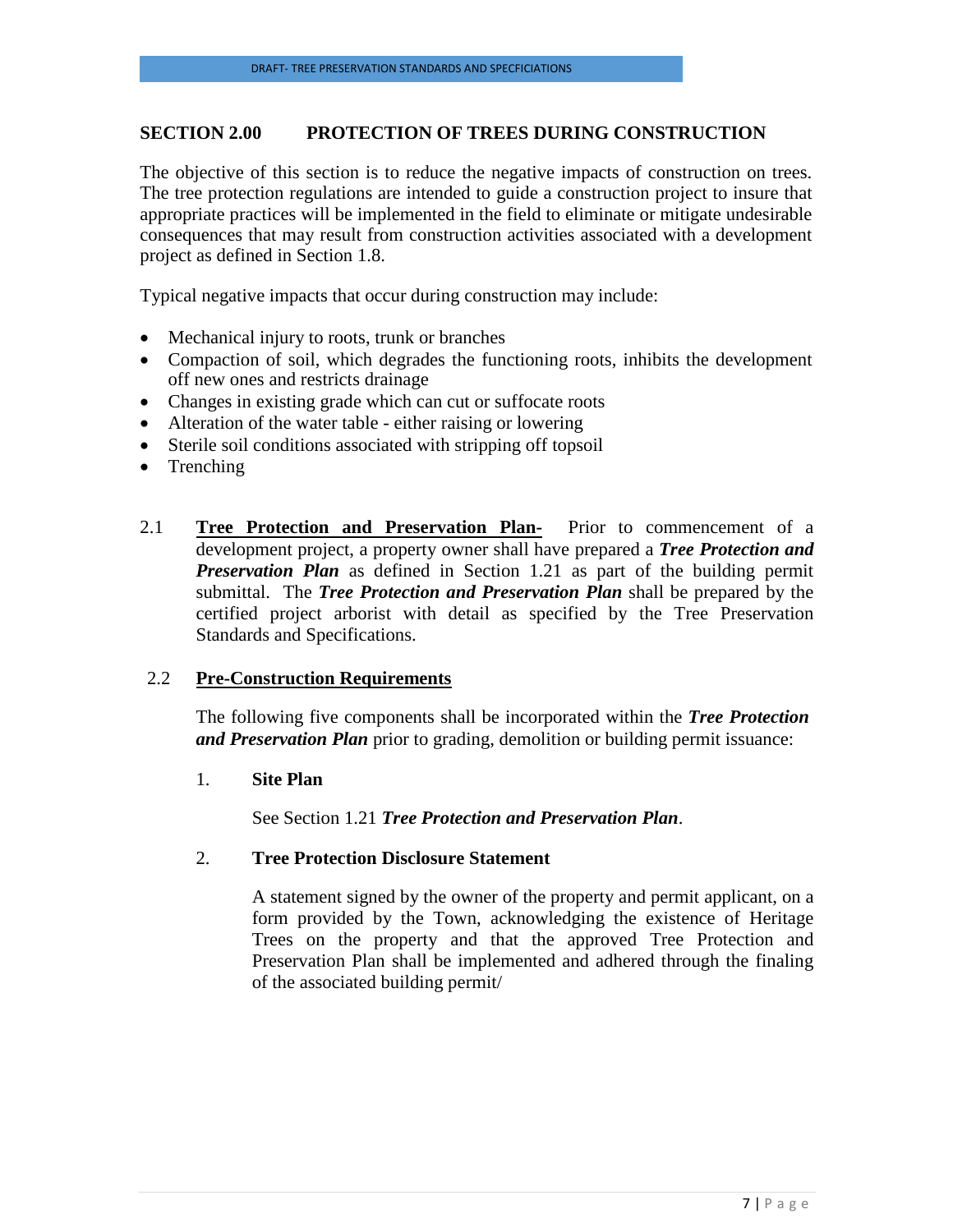**3. V**

#### **ion of Tree Protection**

The Project Arborist shall verify, in writing, that all pre-construction requirements have been met as set forth in Section 2.2. Written verification must be submitted to and approved by the Town Arborist prior to demolition, grading or building permit issuance.

#### 4. **Pre -Construction Meeting**

The demolition, grading and general contractors are required to meet with the Project Arborist and the Town Arborist at the site prior to beginning demolition, grading or new construction to review tree protection measures and to establish haul routes, staging areas, etc.

#### **5. Protective Tree Fencing for Heritage Trees or Street Trees**

Fenced enclosures shall be erected around trees to be protected to establish the **TPZ** in which no soil disturbance is permitted and activities are restricted.

i. Size and type of fence

All trees to be preserved shall be protected with 6 foot high, minimum 12 gauge chain link fence. Fences are to be mounted on 2-inch diameter galvanized iron posts, driven into the ground to a depth of at least 2-feet at no more than 10-foot spacing (See detail, Appendix 1). This detail shall appear on grading, demolition and building permit plans.

ii. Duration

Tree fencing shall be erected before any demolition, grading or construction begins and remain in place until the Town Arborist approves the removal.

iii. "Warning" Signs

Warning signs shall be prominently displayed on each fence side so clearly visible. (See Appendix 2). The signs are available at the Building Department.

iv. Mulch

A 6" layer of coarse mulch or woodchips is to be placed beneath the dripline of the protected trees. Mulch is to be kept 12" from the trunk.

#### 2.3 **Tree Protection Zone (TPZ) TREE PROTECTION ZONE (TPZ)**

Each Heritage Tree to be protected, including those on neighboring properties, shall have a designated **TPZ** identifying the area sufficiently large enough to protect the tree and roots from disturbance and/or damage as defined in Section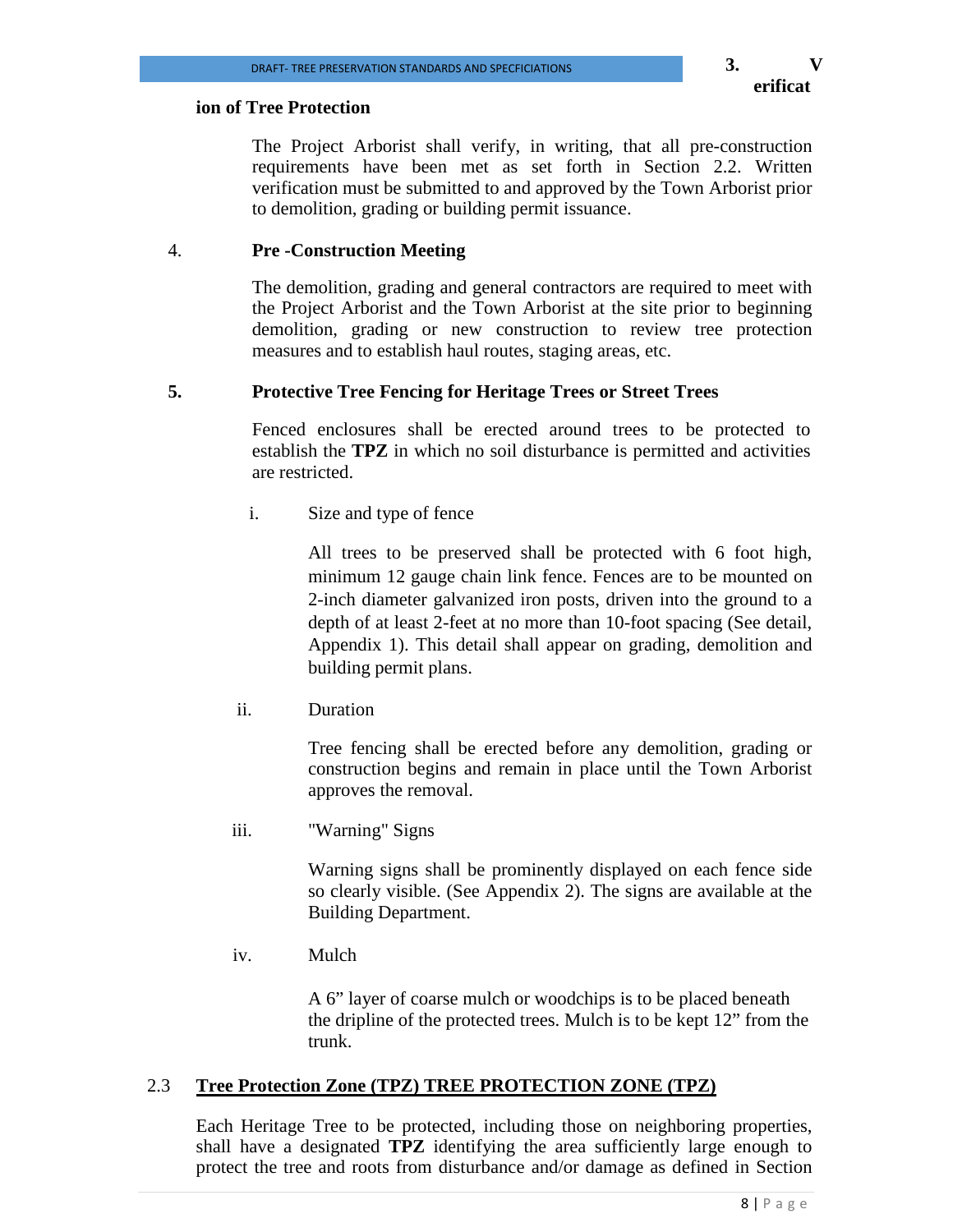that are critical for tree survival are typically found in the upper three foot soil horizon, and may extend beyond the dripline area. Protecting the roots in the TPZ is necessary to ensure the tree's survival.



**The TPZ** is a radius 10 times the diameter of a tree measured at 4.5 feet above grade. The TPZ shall be determined the following way**:** the TPZ radius shall be 10 times the DBH  $(4.5')$  of the trunk. For example: a 15" DBH = a 12.5 foot radius from the perimeter of the tree, or a 25 foot **TPZ**. Any deviation in determining the **TPZ** shall be in accordance with ANSI standards subject to approval by the Town Arborist.

Tree Protection Zone (TPZ, or area around every heritage tree to protect the tree and roots from any disturbance) from 12 times to be 10 times the diameter of the tree for demolition, grading, hardscape, drainage improvements, new construction of main house or accessory buildings/structures, sub terrain grading activities including pools, added square footage to existing main house or accessory buildings/structures, site preparation and landscaping. TPZ zone of 8 times for driveways and fences/walls.

If the applicant is unable to meet the 10x TPZ zone then an application, fee and an arborist report can be submitted stating why the exception is needed, what the impact to all heritage trees are and any mitigation. The Town Arborist will then review and work with the applicant to allow or deny 8x for demolition, grading, hardscape, drainage improvements, new construction of main house or accessory buildings/structures, sub terrain grading activities including pools, added square footage to existing main house or accessory buildings/structures, site preparation and landscaping and 6x for driveways and fences/walls.

Please note that if the TPZ zone on the plans cannot be met the application above or is denied than requests can be made to the Planning Commission for an exception to the TPZ standards or to move a heritage tree.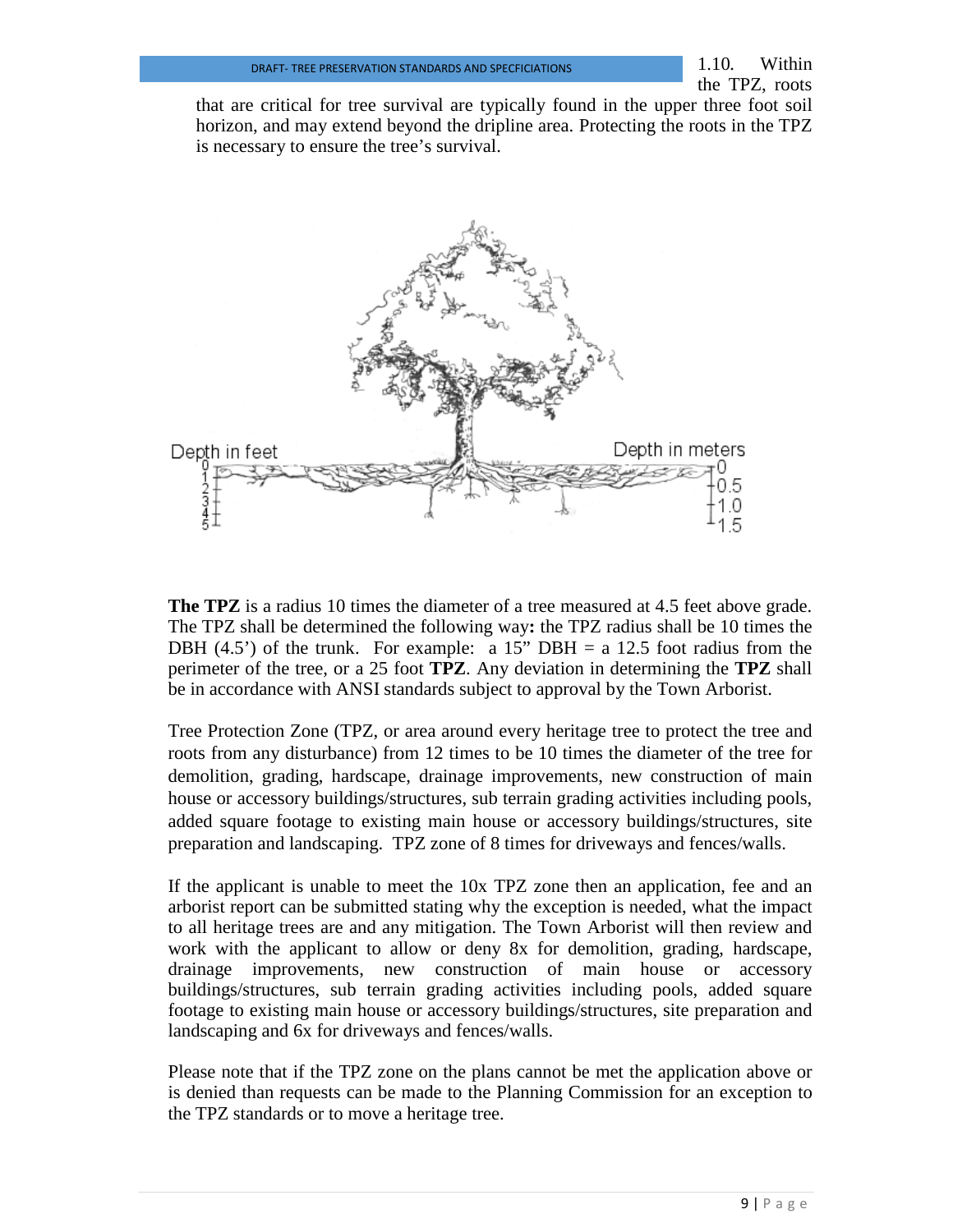- 1. Activities prohibited within the TPZ:
	- i. Storage or parking vehicles, building materials, refuse, excavated spoils or dumping of poisonous materials, including but not limited to, paint, petroleum products, concrete, stucco mix, dirty water, swimming pool and/or spa water, trailer, container boxes, clean up areas, debris boxes, building materials, trenching, grade changes, tree houses, and soil compaction, OSHA Cut.
	- ii. The use of tree trunks as a winch support, anchorage, as a temporary power pole, sign posts or other similar function.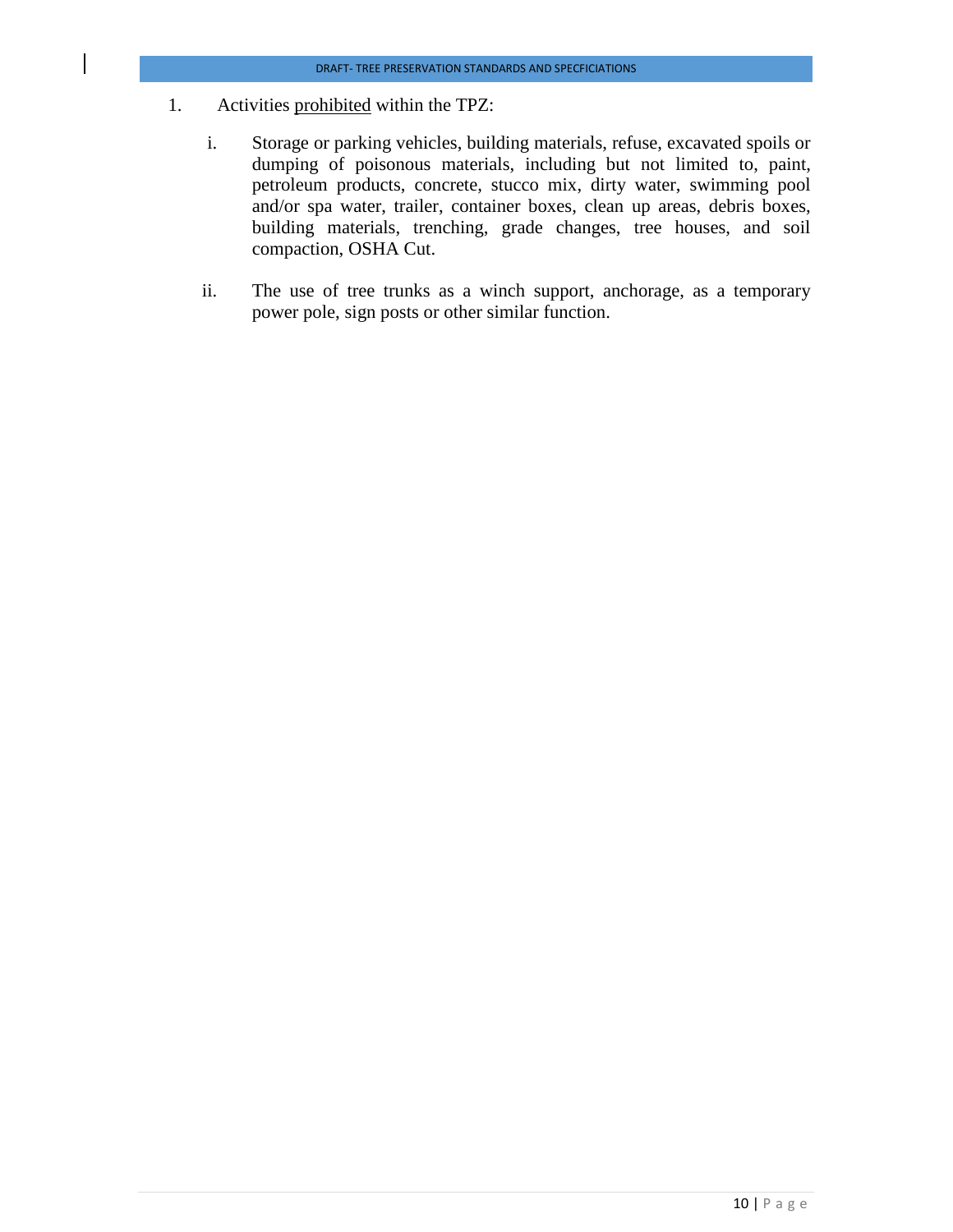- iii. Cutting of tree roots by utility trenching, foundation digging, placement of curbs and trenches and other miscellaneous excavation.
- iv. Landscaping and irrigation improvements.
- v. Soil disturbance, soil compaction or grade changes.
- vi. Drainage changes, including swimming pool, spa, and/or water features discharge.
- vii. Any other activities which cause disturbance and/or damage to trees as defined in Section 1.10.
- 2. Activities permitted within the TPZ:
	- i. Mulching During construction, it is recommended that wood chips or similar material be spread within the TPZ to a 4-to 6-inch depth, leaving the trunk clear of mulch.
	- ii. Root Buffer When areas within the TPZ cannot be fenced, a Root Buffer is required and shall cover the root zone. A root buffer is a temporary layer of material to protect the soil texture and roots. The buffer shall consist of a base of mulch chips spread over the root area to minimum of 6 inches depth, capped by a base course of  $3/4^{\text{th}}$  inch quarry gravel to stabilize  $3/4^{\text{th}}$ inch plywood on top.
	- iii. Irrigation, aeration, fertilizing or other beneficial practices that have been specifically approved for use by the Project Arborist within the TPZ.
- 3. Erosion Control

If a tree is adjacent to or in the immediate proximity to a grade slope of 8% (23 degrees) or more, then approved erosion control or silt barriers shall be installed outside the **TPZ** to prevent siltation and/or erosion within the **TPZ**.

4. Tunneling and Directional Drilling

If trenching or pipe installation has been approved within the **TPZ**, then the trench shall be either cut by hand, air spade, or by mechanically boring the tunnel under the roots with a horizontal directional drill and hydraulic or pneumatic air excavation technology. In all cases, install the utility pipe, immediately backfill with soil and soak within the same day. If boring set up outside the dripline of tree and not directly under trunk. Depth of hole should be a minimum of 2 to 3 feet depending on the root depth of the tree. The bore hole should be offset by a distance based on tree diameter (table below). From Best Management Practices-Managing Trees During Construction.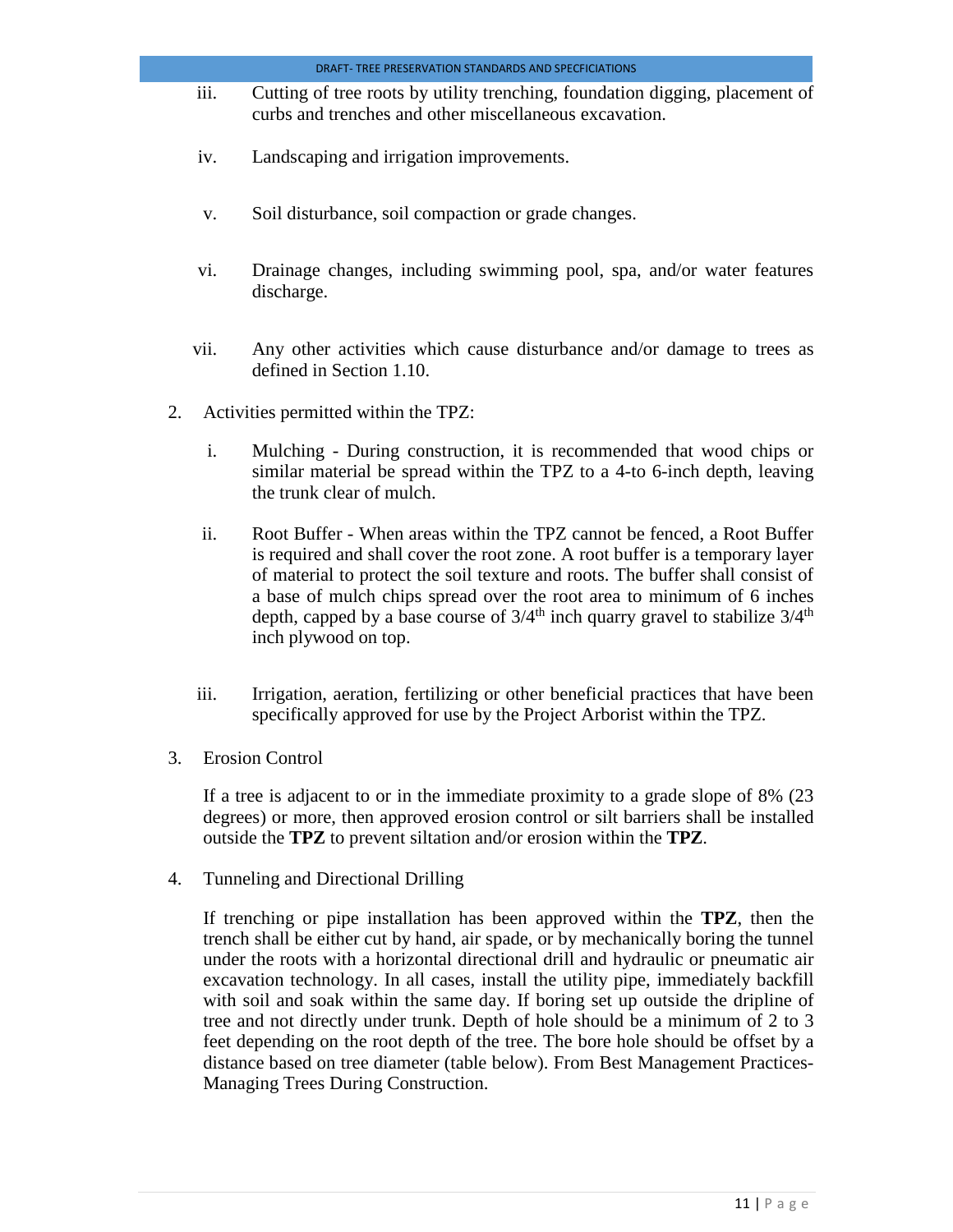| Tree Diameter (dbh) | Minimum offset distance   Minimum length of bore |         |
|---------------------|--------------------------------------------------|---------|
| (centered on trunk) |                                                  | hole    |
| 15 inches           | 12 feet                                          | 15 feet |
| 20 inches           | 15 feet                                          | 20 feet |
| 25 inches           | 18 feet                                          | 25 feet |

Minimum distance requirements for boring or auguring underneath tree roots.

### 2.4 **Tree Pruning and Surgery**

The most compelling reason to prune is to develop a strong, safe framework and tree structure and to reduce hazards. If the Project Arborist recommends that trees be pruned, the standard pruning shall consist of "crown cleaning" as defined by the ISA Pruning Guidelines.

1. Excessive Pruning

See definition in Section 1.13 above.

2. Tree Workers

Pruning, as defined in Section 1.12 above, shall not be attempted by construction or contractor personnel, but shall be performed by a qualified tree care specialist or certified tree worker.

#### 2.5 **Tree Removal Procedure**

When heritage trees are proposed to be removed, tree removal practices apply:

- 1. A permit is required to remove any Heritage Tree.
- 2. Any tree to be removed that may impact a Heritage Tree shall be done under the supervision of a certified arborist. This includes any request to removal and relocate a heritage tree(s).
- 3. The removal of trees that extend into the branches or roots of Heritage Trees shall not be attempted by demolition or construction personnel, grading or other heavy equipment. A certified arborist or certified tree worker shall remove, or oversee the removal of the tree in a manner that causes no damage and/or disturbance as defined in Section 1.10 above or below ground to trees that remain.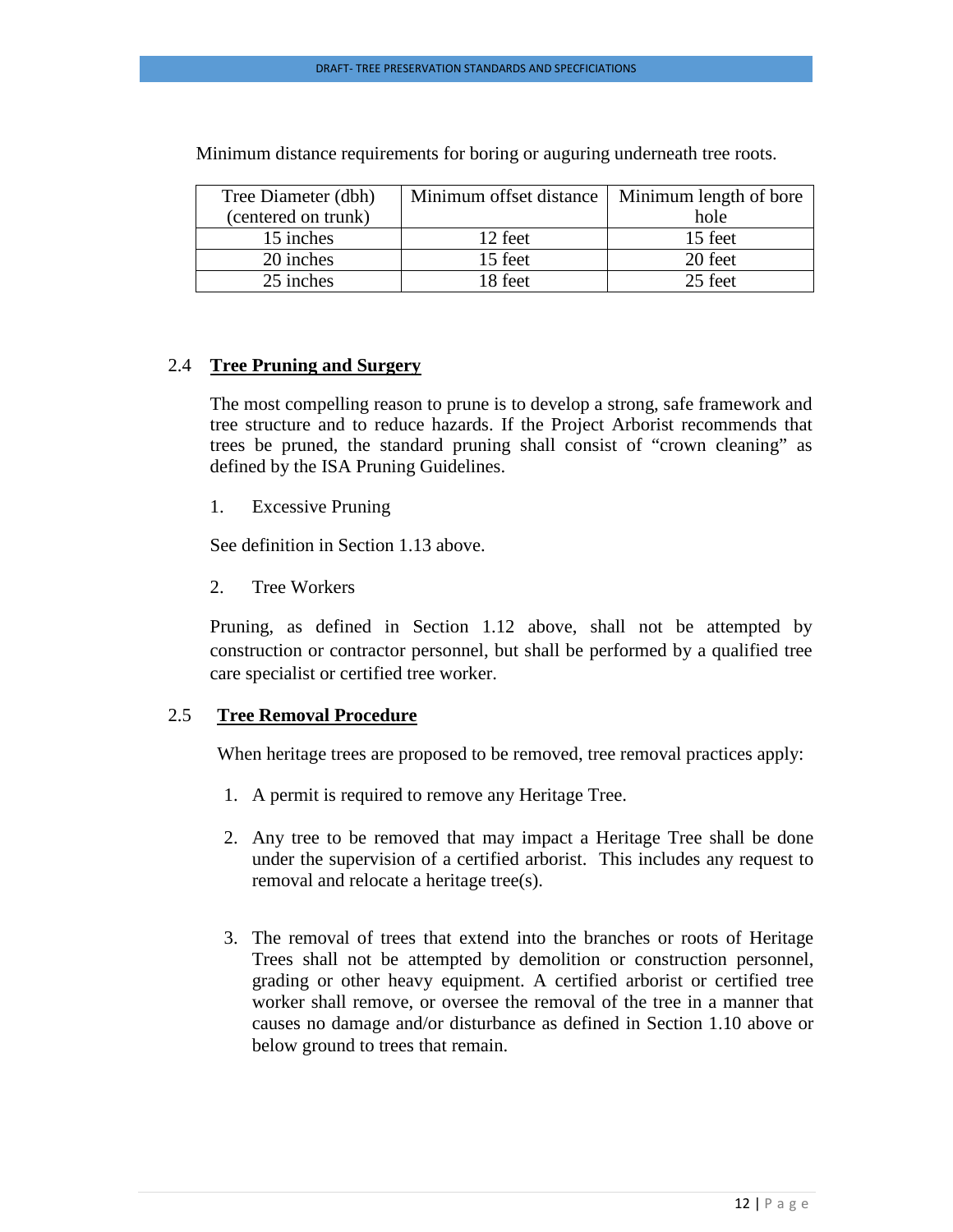4. Removing a Heritage Tree without approval from the Town Arborist and without a HTR permit is a violation of the Atherton Municipal Code (AMC). A violator will be required to obtain a tree removal permit and can be assessed a fine for the unlawful activity and may be subject to other punitive remedies in accordance with Chapter 1.20 "General Penalty" of the AMC. The violator shall also replace each unlawfully removed tree with one or more new tree(s), as can be accommodated at the violation site in the opinion of the Town Arborist. A Certified Arborist will calculate the monetary value of the illegally removed tree, which consist of cost (as determined pursuant to the latest edition of the Guide for Plant Appraisal published by the Council of Tree and Landscape Appraisers), aesthetic and environmental quality, size, height, location and other characteristics. To the extent a monetary penalty is assessed for any portion of, or the entire value of the removed tree, the assessed amount shall be doubled to reflect the estimated installation costs that would be incurred if replacement tree(s) are planted. (*AMC 8.10*)

#### 2.6 **Post Tree Protection and Preservation Plan Implementation**

A mitigation program is required if, as determined by the Project Arborists required Monthly Inspection Form and/or as determined by the Town Arborist, the approved development will cause drought stress, dust accumulation or soil compaction to trees that are to be protected and preserved. To help reduce impact injury, one or more of the following mitigation measures shall be implemented and supervised by the Project Arborist.

1. Irrigation Program

Irrigate to wet the soil within the TPZ during the dry season as specified by the Project Arborist.

2. Dust Control Program

During periods of extended drought, or grading, spray trunk, limbs and foliage to remove accumulated construction dust.

3. Soil Compaction Damage

Compaction of the soil is significantly detrimental to the long term viability of trees on construction sites due to suffocation of roots. If compaction to the upper 12-inch soil within the TPZ has occurred, then one or more of the following mitigation measures shall be implemented as recommended by the Project Arborist and/or the Town Arborist.

If an approved paving, hardscape or other compromising material encroaches within the **TPZ**, an aeration system shall be designed by a certified arborist and used within this area.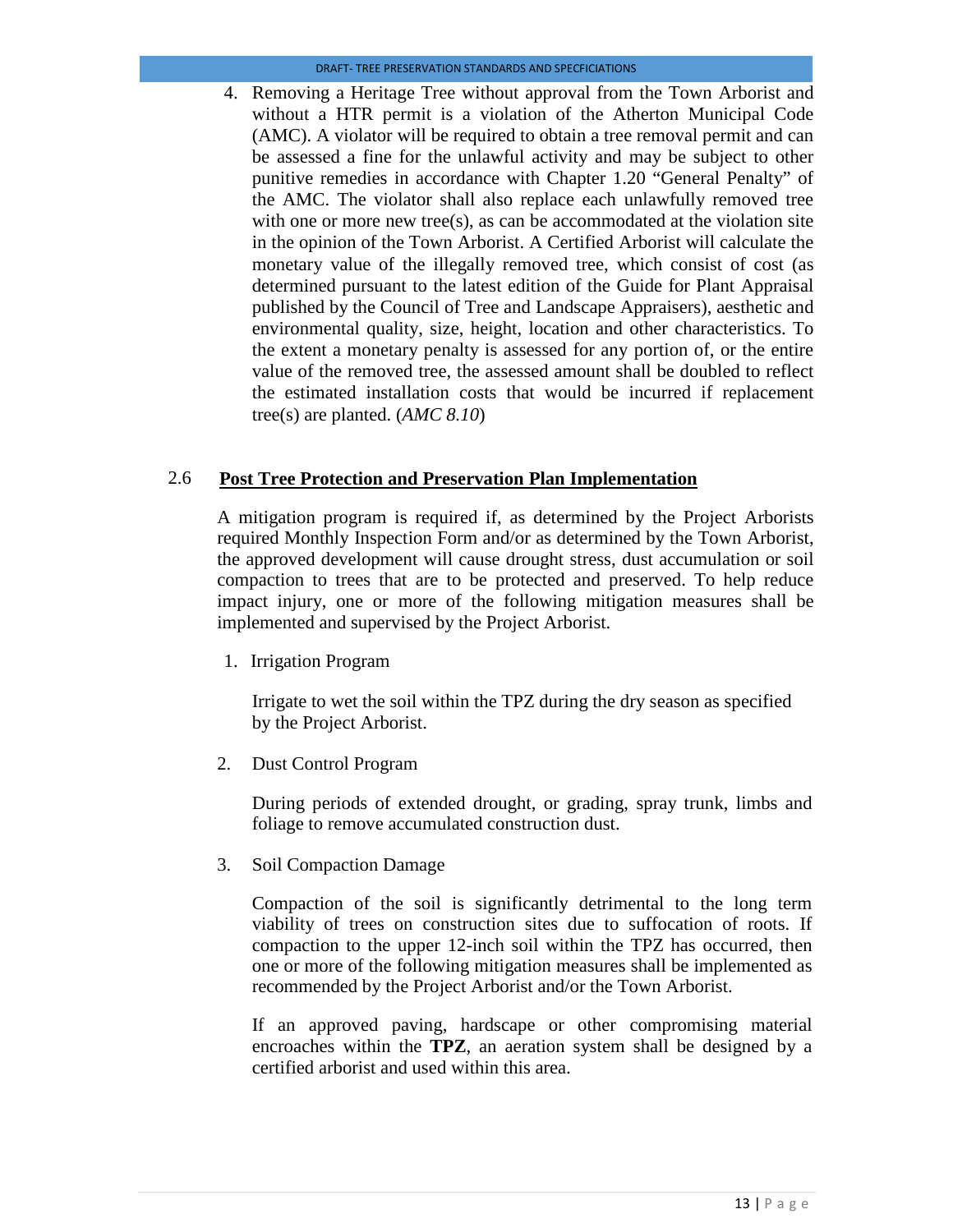4. Type 11 Mitigation

If inadvertent compaction of the soil has occurred within the **TPZ**, the soil shall be loosened by a method approved by the Town Arborist, such as vertical mulching or soil fracturing*.*

#### 2.7 **Disturbance and/or Damage to Trees**

1. Reporting

Any disturbance and/or damage or injury to trees whether accidental or otherwise, as defined in Section 1.10 and as verified by the Town Arborist shall be reported within 6-hours to the Project Arborist and Town Arborist so that mitigation can take place as soon as possible. All injury to branches, trunk or to roots over 2-inches in diameter shall be reported in the Monthly Inspection Report. Any trenching work 10 x the diameter of the tree is required to be reported in the monthly arborist report

2. Appraised Value

If a tree is damaged, a Certified Arborist determines the Tree Appraisal value by adjusting a tree's basic value by its condition, location, and species using the most recent edition of the *Guide for Plant Appraisal*, published by the Council of Tree and Landscape Appraisers. The formula used should also be noted.

3. Mitigation

Mitigation for damage or injury to heritage trees will be directed and performed under the project arborist's supervision.

Typical mitigation efforts for disturbance and/or damage may include, but not be limited to, the following:

i. Root injury

If trenches are cut and tree roots 2-inches or larger are encountered they shall be cleanly cut back to a sound wood lateral root under the supervision of the Project Arborist. The end of the root shall be sealed and kept moist. All exposed root areas within the **TPZ** shall be backfilled or covered within one hour. Exposed roots shall be kept from drying out by temporarily covering the roots and draping layered burlap or carpeting over the upper 3-feet of trench walls. The materials shall be kept wet until backfilled to reduce evaporation from the trench walls.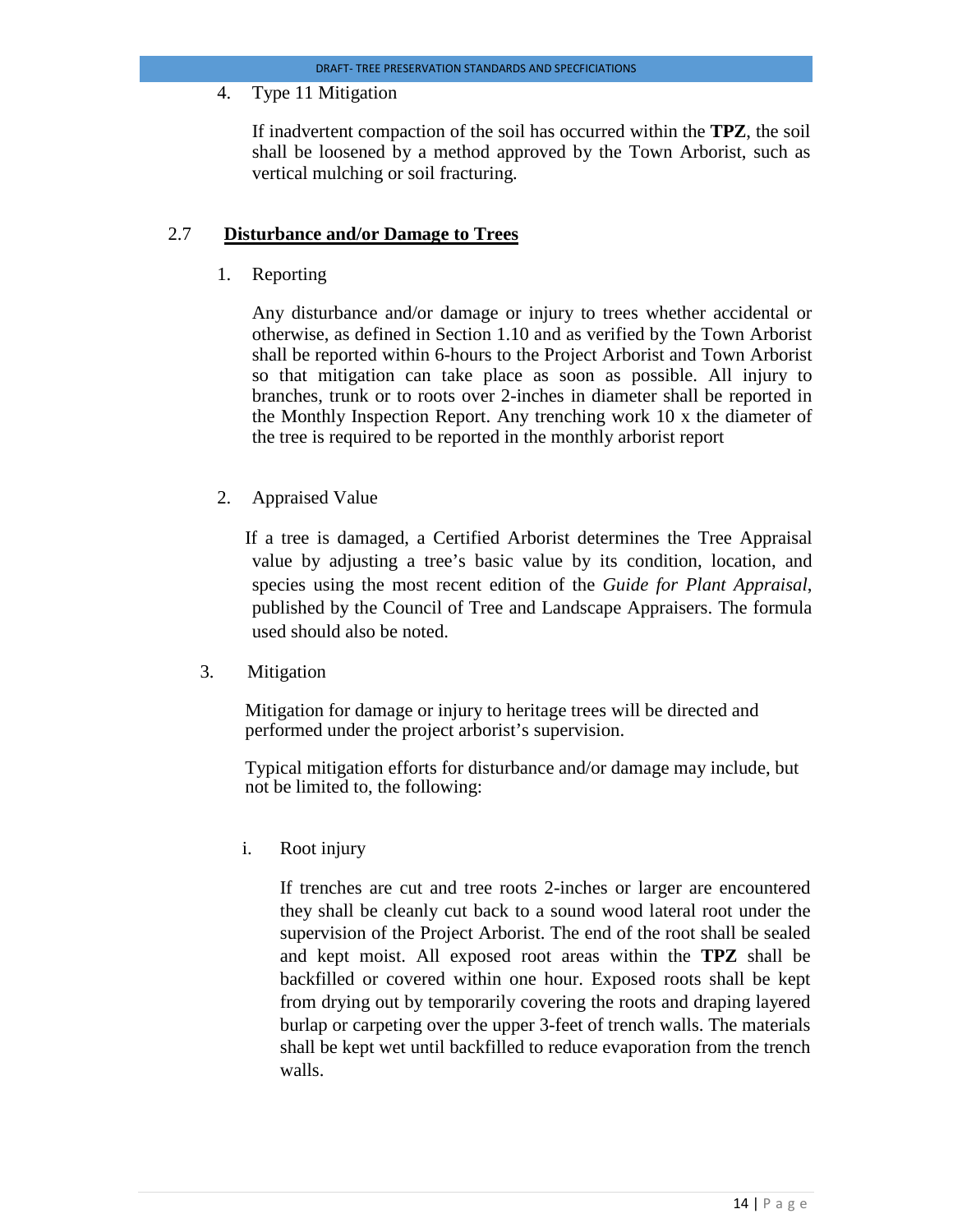ii. Bark or trunk wounding

In this event, current bark tracing and treatment methods shall be performed by a qualified tree care specialist within two days.

iii. Scaffold branch or leaf canopy injury

Remove broken or torn branches back to an appropriate branch capable of resuming terminal growth within five days. If leaves are heat scorched from equipment exhaust pipes, consult the Project Arborist within 6 hours.

#### 2.8 **Inspection Schedule**

The Project Arborist retained by the applicant shall conduct the following required inspections of construction sites containing protected Heritage Trees*.* Inspections shall verify implementation of the approved Tree Protection and Preservation Plan as defined in Section 1.21.

1. Pre -Construction Meeting

Prior to commencement of construction, the applicant or contractor shall conduct a pre-construction meeting to discuss tree protection and the tree preservation and protections standards and specifications of this document with the job site superintendent, grading equipment operators, Project Arborist, and Town Arborist.

2. Inspection of Protective Tree Fencing

The Town Arborist shall be in receipt of a written statement from Project Arborist verifying that they has conducted a field inspection of the trees and that the protective tree fencing and signage is in place prior to issuance of a demolition, grading, or building permit.

3. Inspection of Rough Grading

The Project Arborist shall perform an inspection during the course of rough grading adjacent to the TPZ to ensure trees will not be injured by compaction, cut or fill, drainage and trenching, and if required, inspect aeration systems, tree wells, drains and special paving. The contractor shall provide the Project Arborist at least 48 hours advance notice of such activity.

4. Monthly Inspections

The Project Arborist shall perform monthly inspections to monitor changing conditions and tree health and submit a written report to the Town Arborist and reference this document to be submitted by the  $15<sup>th</sup>$  of every month on a form as prescribed by the Town Arborist*. (See Appendix*   $3)$  If the 15<sup>th</sup> falls on a weekend or holiday, the form shall be submitted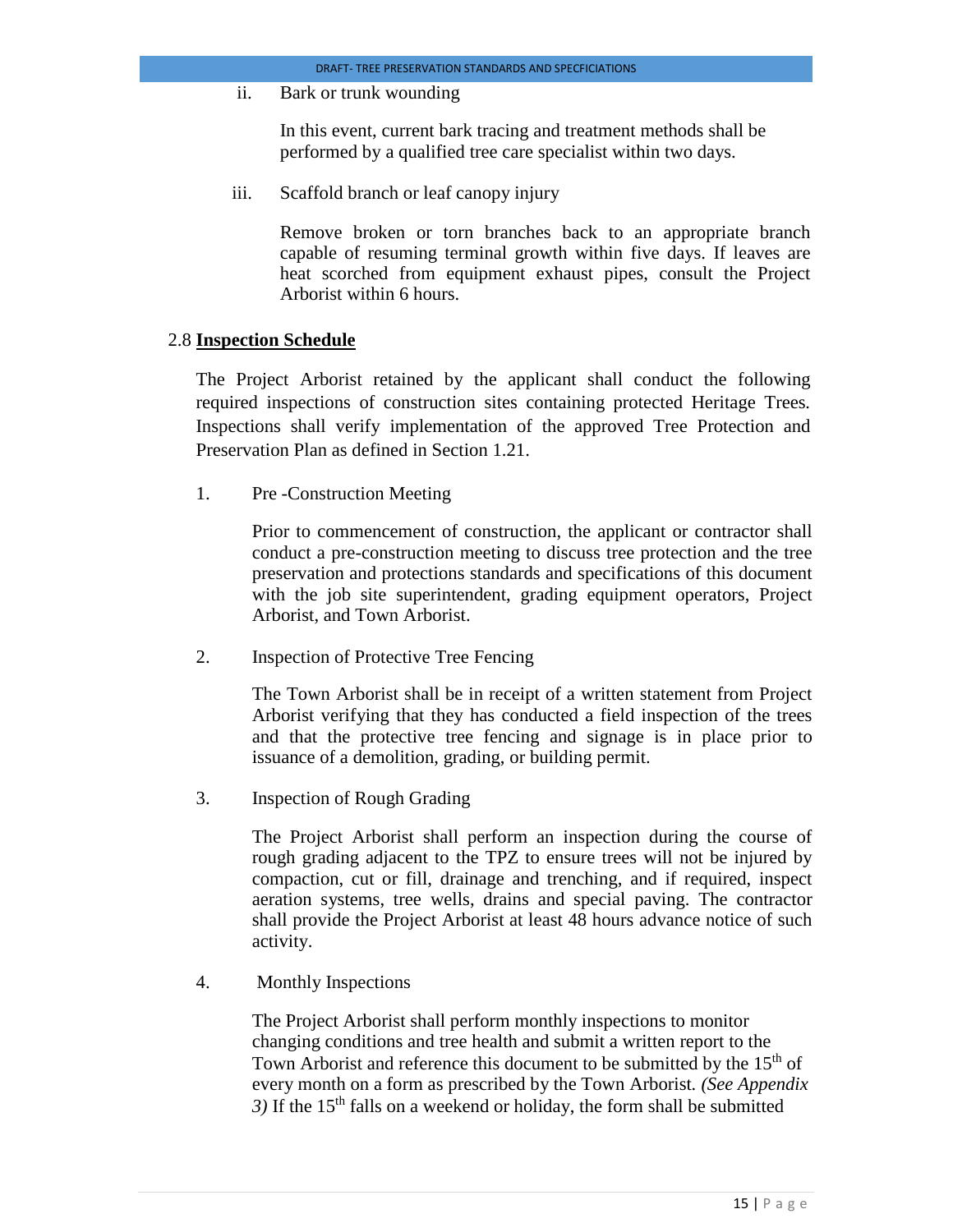the next working business day. Form to be emailed to the Town Arborist at [sbentz@ci.atherton.ca.us.](mailto:sbentz@ci.atherton.ca.us)

5. Landscape Phase

Tree protection fencing is required to remain in place during the landscape phase as trenching does occur. No trenching for irrigation or plantings should occur near heritage trees. No irrigation should be installed near a heritage Oak tree.

6. Removal of Tree protection fencing

To request removal of the fencing a report from the private project arborist is required to be sent to the Town Arborist for review stating that all work is complete and no equipment or trenching will occur on site.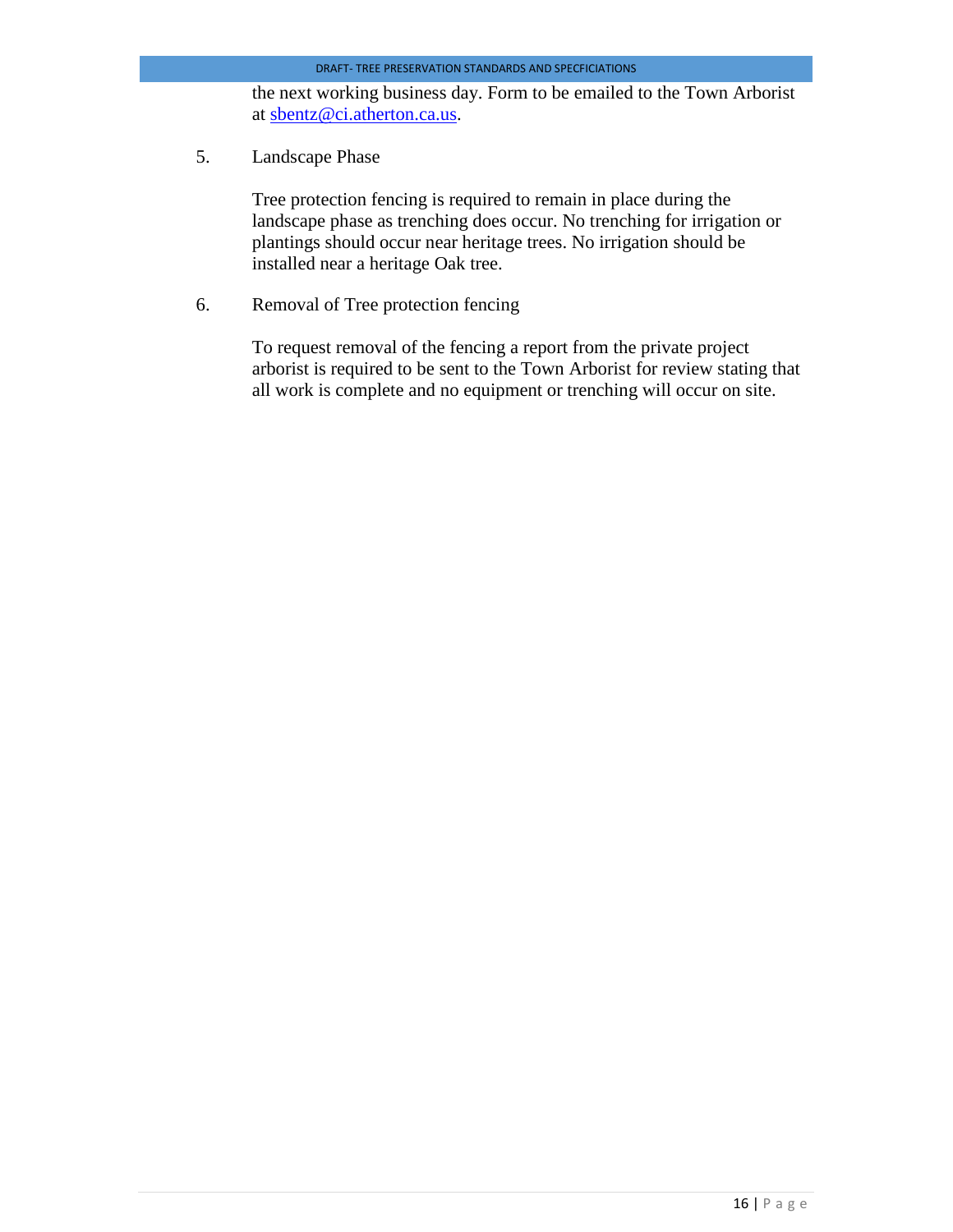# **Tree Preservation Guidelines Standards and Specifications**



**February 2004**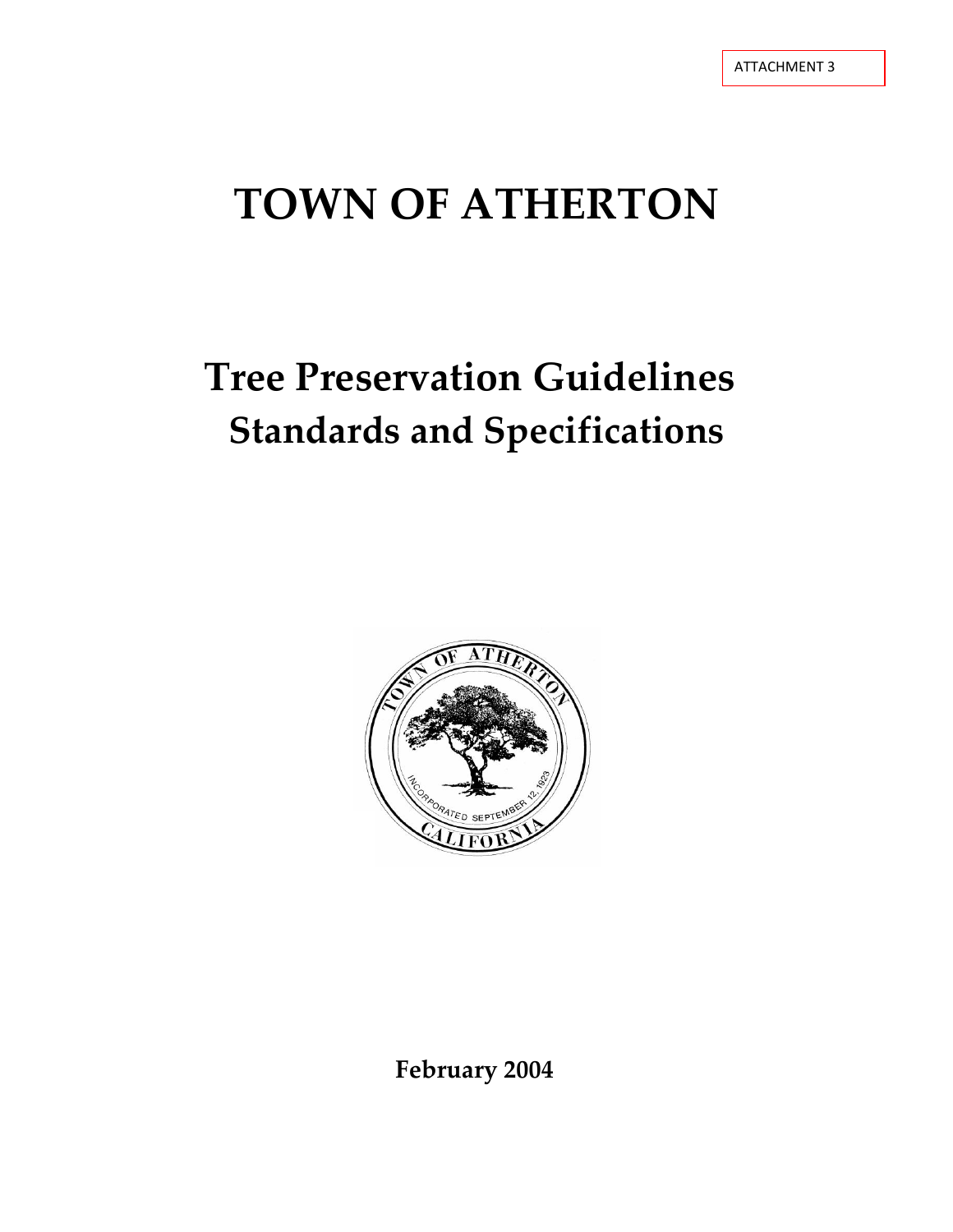## **TREE PRESERVATION GUIDELINES STANDARDS AND SPECIFICATIONS**

## **SECTION 1.00 DEFINITIONS**

For the purpose of these Guidelines and interpretation of the standards and specifications, the following definitions shall apply:

- 1.1 **Buildable Area -** means the area of a parcel upon which, under applicable zoning regulations, a main dwelling unit may be built without a variance
- 1.2 **Building Official** means the Director of Building and Planning or the Director's designee
- 1.3 **Dead Tree** means a tree that is dead or that has been damaged beyond repair or is in an advanced state of decline as determined by a certified arborist. If the tree has been determined to be dead, removal is permitted under Section 8.10 of the Atherton Municipal Code.
- 1.04 **Development Project -** means any construction activity including demolition, grading, drainage improvements, new construction of main house or accessory structures, added square footage to existing main house or accessory structures, site preparation and landscaping
- 1.5 **Diameter at Breast Height** means the diameter of the tree trunk at 4 feet above natural grade level. The diameter may be calculated by using the following formula:

DBH = circumference at 4 feet  $\div$  3.142

- 1.6 **Disturbance** refers to construction or development activities that may damage trees
- 1.7 **Dripline** means the width of the tree, as measured by the lateral extent of the foliage
- 1.8 **Excessive Pruning** means removing in excess of 25 percent of the functioning leaf, branch. Pruning in excess of 25 percent is injurious to the tree and is prohibited
- 1.9 **Heritage Tree** means a tree 48 inches or more in circumference (15.2 inches dbh), measured at 48 inches above natural grade, located outside of the Buildable Area on the parcel AND any native oak (Quercus agrifolia, Q. lobata, Q. kellogii) greater than 48 inches in circumference located anywhere on the parcel.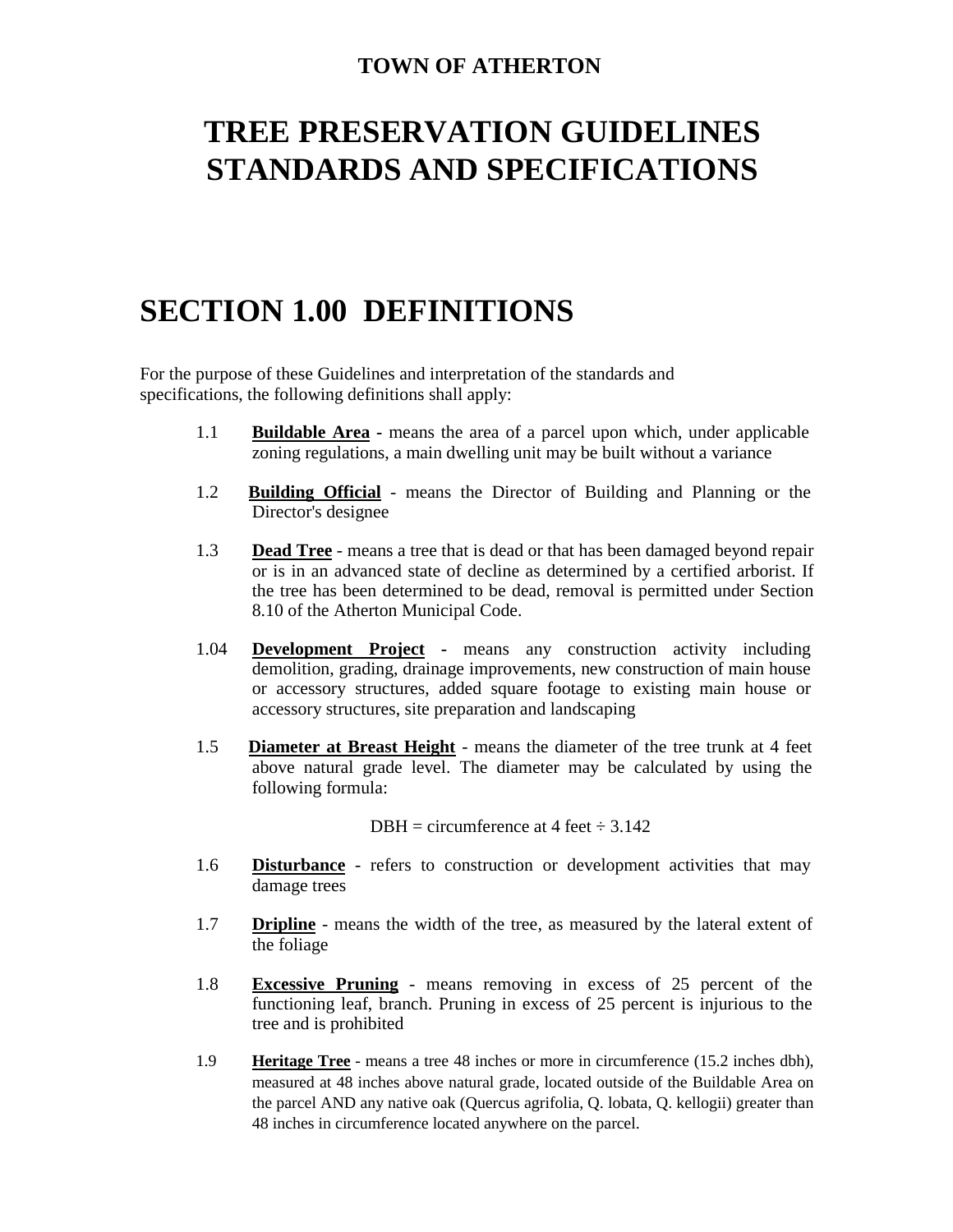- 1.10 **Injury** means bruising, scarring, tearing or breaking of roots, bark, trunk, branches or foliage, herbicide or poisoning, or any other action which is likely to cause the death or permanent damage to a tree.
- 1.11 **Mechanical Injury**  means a noninfectious injury which often leads to poor growth, a damaged appearance or death to the tree. Common causes of mechanical injury are landscape maintenance equipment, staking damage, vehicles, vandalism, weather, insects and animals.
- 1.12 **Monthly Inspection Report**  means a monthly written report prepared by the Project Arborist
- 1.13 **Project Arborist**  means a certified arborist retained by the owner for the purpose of overseeing on-site activity involving the welfare of the trees to be retained
- 1.14 **Protective Tree Fencing**  means a temporary enclosure erected around a tree to be protected at the boundary of the **Tree Protection Zone**
- 1.15 **Root Buffer**  means a temporary layer of material to protect the soil texture and roots. The buffer shall consist of a base course of tree chips spread over the root area, keeping one foot clear of the trunk clear, to a 4"- 6" depth, capped by a base course of 3/4-inch quarry gravel to stabilize the ¾" plywood on top.
- 1.16 **Site Plan**  means a set of drawings (e.g. preliminary drawings, grading, demolition, building, utilities, landscape, irrigation, tree survey, etc.) that show existing site conditions and proposed landscape improvements, including trees to be removed, relocated or to be retained. Site plans shall include the following minimum information that may impact trees:
	- A. Surveyed location, species, size, dripline area of heritage trees (including trees located on neighboring property that overhang the project site) and Street Trees within 30-feet of the project site
	- B. Paving, concrete, trenching or grade change located within the **Tree Protection Zone (TPZ)**
	- C. Existing and proposed utility pathways
	- D. Surface and subsurface drainage and aeration systems to be used
	- E. Walls, tree wells, retaining walls and grade change barriers, both temporary and permanent
	- F. Landscaping, irrigation and lighting within dripline of trees
	- G. All of the final approved site plan sheets shall reference tree protection instructions
- 1.17 **Soil Compaction**  means the compression of soil particles that may result from the movement or parking of heavy machinery and trucks, storage of construction materials, structures, paving, etc. within the **Tree Protection Zone***.* **(TPZ)**
- 1.18 **Soil Fracturing**  means the loosening of hard or compacted soil around a tree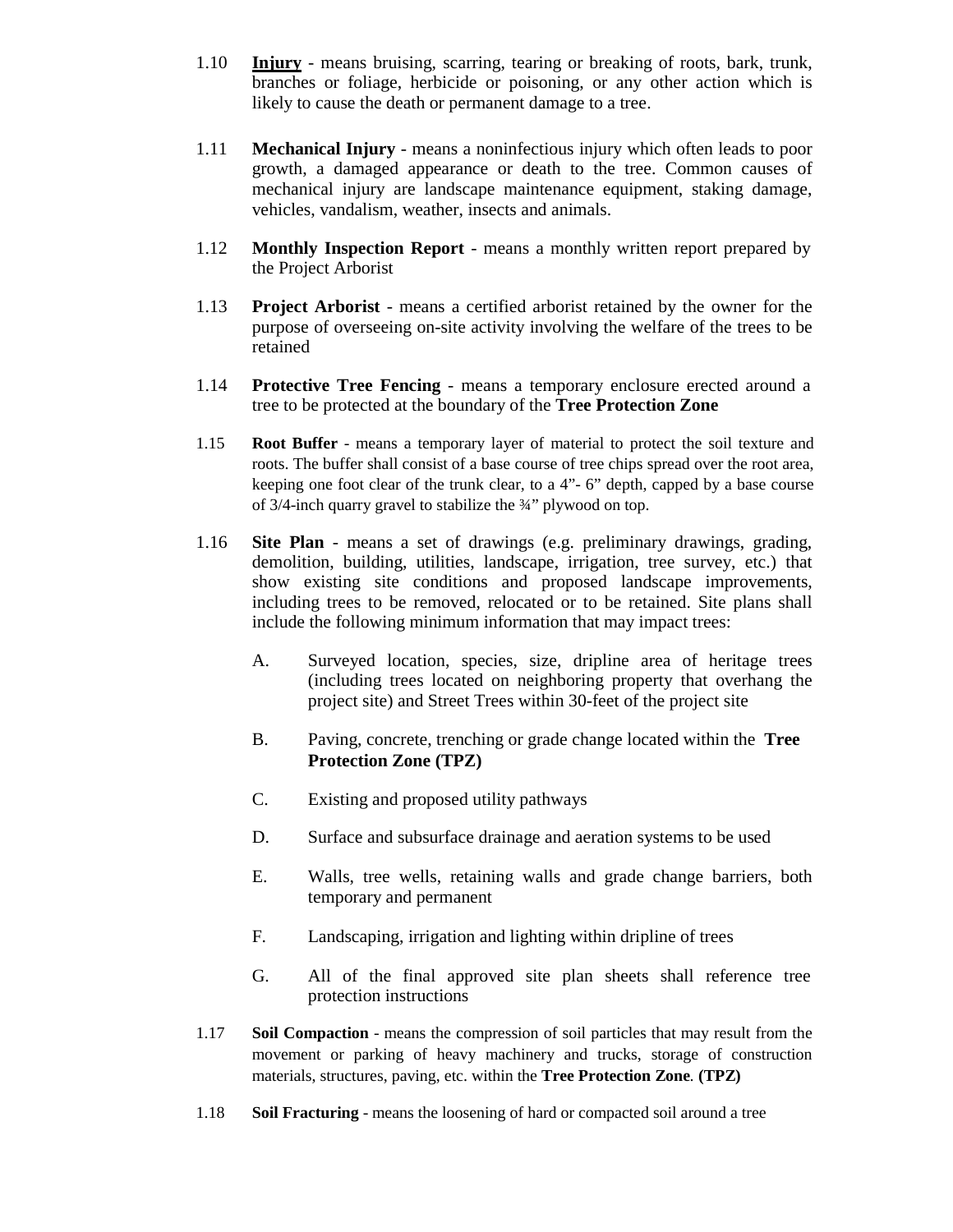- 1.19 **Street Tree**  means any tree growing within the street right-of-way, outside of private property
- 1.20 **Tree Appraisal**  means a method of determining the monetary value of a tree as it relates to the real estate value of the property, neighborhood or community
- 1.21 **Tree Protection and Preservation Plan**  means a plan prepared by a certified arborist that outlines measures to protect and preserve trees
- 1.22 **Tree Protection Zone, (TPZ)**  means, unless otherwise specified by a Project Arborist or Town Arborist*,* the area of temporary fenced tree enclosure, as set forth in Section 2.03
- 1.23 **Trenching**  means any excavation to provide irrigation, install foundations, utility lines, services, pipe, drainage or other property improvements below grade
- 1.24 **Verification of Tree Protection**  means the Project Arborist shall verify, in writing, that all pre-construction requirements have been met
- 1.25 **Vertical Mulching**  means auguring, hydraulic or air excavation of vertical holes within a tree's root zone to loosen and aerate the soil, typically to mitigate Soil Compaction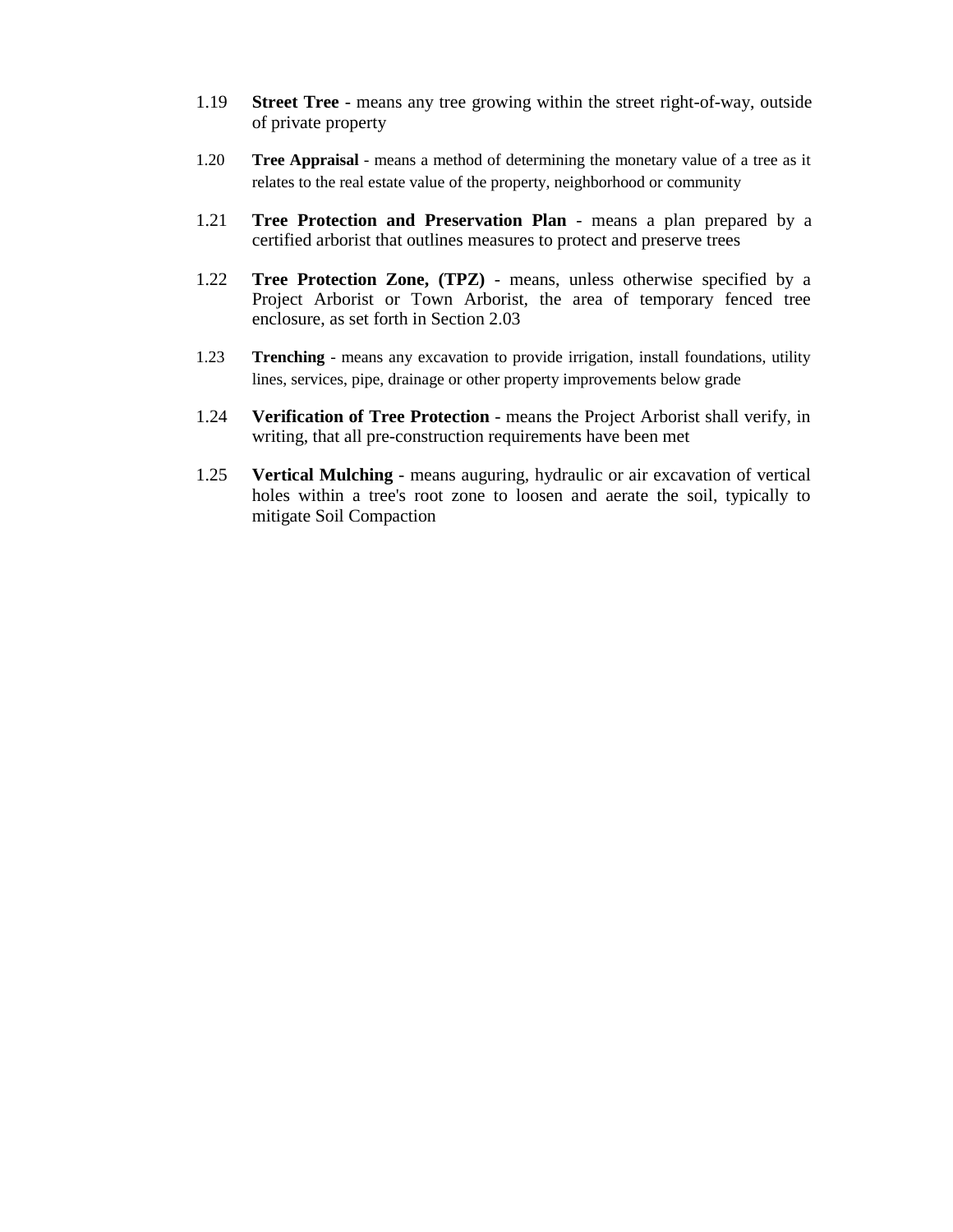## **TREE PRESERVATION GUIDELINES STANDARDS AND SPECIFICATIONS**

#### **SECTION 2.00 PROTECTION OF TREES DURING CONSTRUCTION**

The objective of this section is to reduce the negative impacts of construction on trees. The tree protection regulations are intended to guide a construction project to insure that appropriate practices will be implemented in the field to eliminate or mitigate undesirable consequences that may result from construction activities.

Typical negative impacts that occur during construction may include:

- Mechanical injury to roots, trunk or branches
- Compaction of soil, which degrades the functioning roots, inhibits the development
	- of new ones and restricts drainage
- Changes in existing grade which can cut or suffocate roots
- Alteration of the water table either raising or lowering
- Sterile soil conditions associated with stripping off topsoil

#### **SECTION 2.01 TREE PROTECTION AND PRESERVATION PLAN**

Prior to commencement of a development project, a property owner shall have prepared a *Tree Protection and Preservation Plan* if any activity is likely to impact a Heritage Tree as determined by the Town Arborist. The *Tree Protection and Preservation Plan* will be prepared by a certified arborist to assess impacts to trees, recommend mitigation to reduce impacts to a less than significant level and identify construction guidelines to be followed through all phases of a construction project.

## **SECTION 2.02 PRE-CONSTRUCTION REQUIREMENTS**

The following six steps shall be incorporated within the *Tree Protection and Preservation Plan prior to grading, demolition or building permit issuance:* 

#### **A. Site Plan**

On the *Tree Protection and Preservation Plan* for the project, plot accurate trunk locations and the Dripline of all Heritage Trees. In addition, for Heritage Trees the plans shall accurately show the species, trunk diameter, dripline and clearly indicate the **Tree Protection Zone** (TPZ) to be enclosed with the specified tree fencing as a bold dashed line.

#### **B. Tree Disclosure Statement**

A statement signed by the owner of the property, on a form provided by the Town, acknowledging the existence of Heritage Trees on the property. (See *Appendix II)*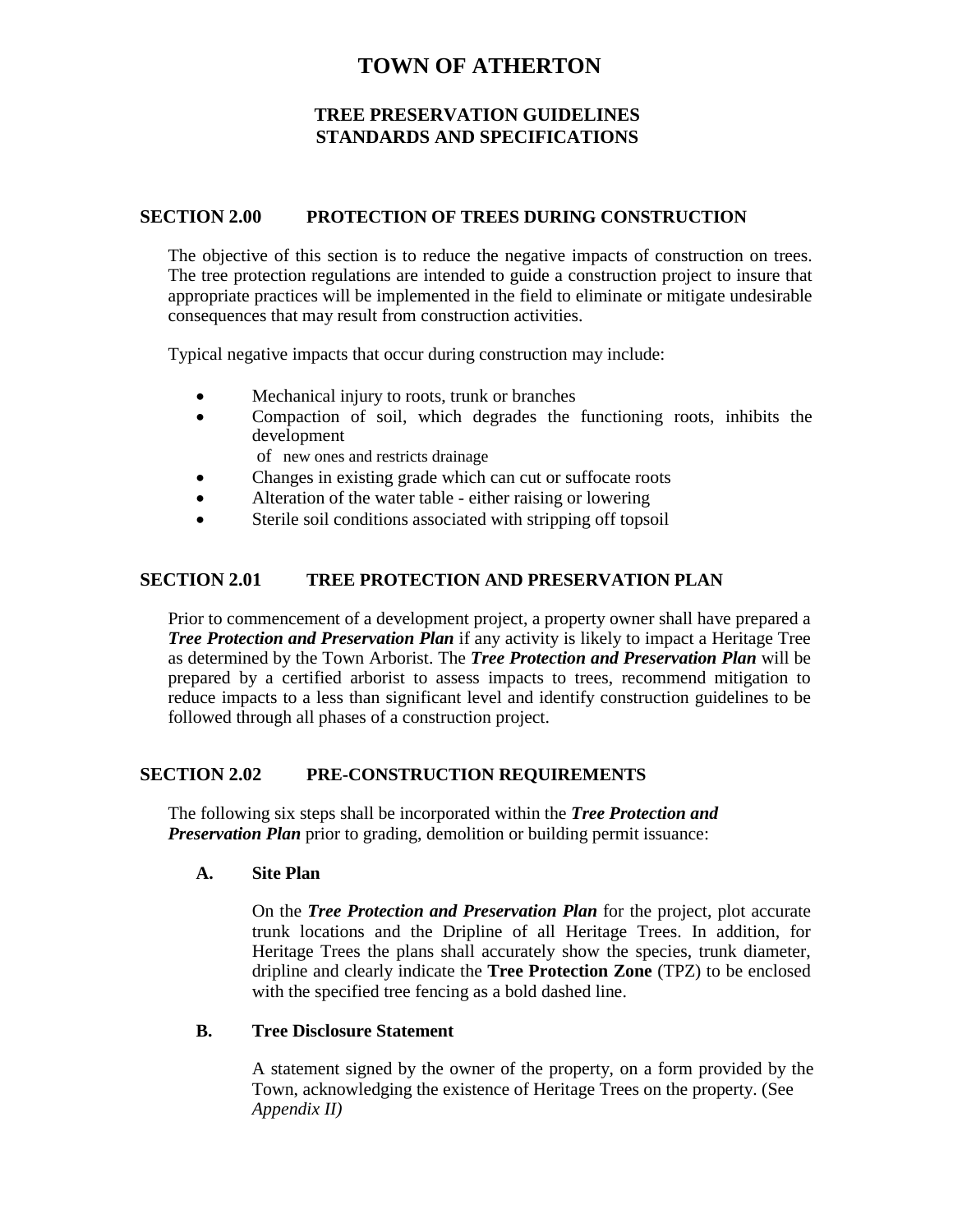## **C. Verification of Tree Protection**

The Project Arborist shall verify, in writing, that all pre-construction requirements have been met as set forth in Section 2.02. Written verification must be submitted to and approved by the Town Arborist prior to demolition, grading or building permit issuance.

## **D. Pre -Construction Meeting**

The demolition, grading and general contractors are required to meet with the Project Arborist and the Town Arborist at the site prior to beginning demolition, grading or new construction to review tree protection measures and to establish haul routes, staging areas, etc.

## **E. Protective Tree Fencing for Heritage Trees or Street Trees**

Fenced enclosures shall be erected around trees to be protected to establish the **TPZ** in which no soil disturbance is permitted and activities are restricted.

## **1. Size and type of fence**

All trees to be preserved shall be protected with 6 foot high, minimum 12 gauge chain link fence. Fences are to be mounted on 2-inch diameter galvanized iron posts, driven into the ground to a depth of at least 2-feet at no more than 10-foot spacing (See detail, *Appendix III).* This detail shall appear on grading, demolition and building permit plans.

## **2. Duration**

Tree fencing shall be erected before any demolition, grading or construction begins and remain in place until the Town Arborist approves the removal.

## **3. "Warning" Sign**

A warning sign shall be prominently displayed on each fence. *(See Appendix IV).* The signs are available at the Building Department.

## **SECTION 2.03 TREE PROTECTION ZONE or (TPZ)**

Each Heritage Tree to be protected, including those on neighboring properties, shall have a designated **TPZ** identifying the area sufficiently large enough to protect the tree and roots from disturbance*.* **The TPZ area can be determined by the formula: One foot per inch of diameter.** For example a 20" diameter tree shall have a 20' radius from the perimeter of the trunk or a 20 foot **TPZ**. Any deviation in determining the **TPZ** will require approval by the Town Arborist.

## **A. Activities prohibited within the TPZ include:**

- **1.** Storage or parking vehicles, building materials, refuse, excavated spoils or dumping of poisonous materials, including but not limited to, paint, petroleum products, concrete, stucco mix or dirty water
- **2.** The use of tree trunks as a winch support, anchorage, as a temporary power pole, sign posts or other similar function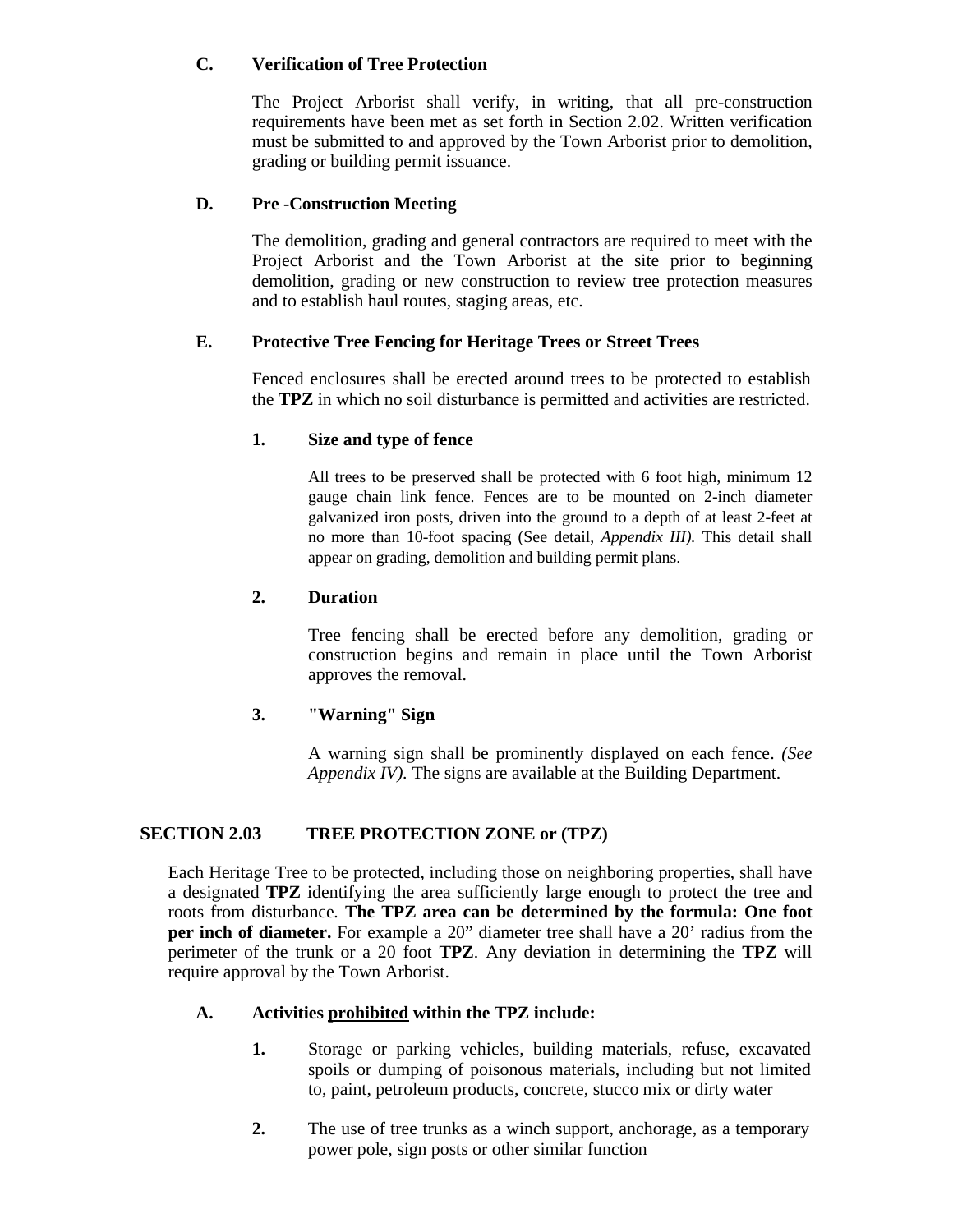- **3.** Cutting of tree roots by utility trenching*,* foundation digging, placement of curbs and trenches and other miscellaneous excavation
- **4.** Soil Disturbance, Soil Compaction or grade changes
- **5.** Drainage changes

## **B. Activities permitted or required within the TPZ include:**

- **1. Mulching -** During construction, it is recommended that wood chips or similar material be spread within the **TPZ** to a 4-to 6-inch depth, leaving the trunk clear of mulch.
- **2. Root Buffer -** When areas within the **TPZ** cannot be fenced, a Root Buffer is required and shall cover the root zone.
- **3. Irrigation, aeration, fertilizing** or other beneficial practic es that have been specifically approved for use by the Project Arborist within the **TPZ**.

## **C. Erosion Control**

If a tree is adjacent to or in the immediate proximity to a grade slope of 8% (23 degrees) or more, then approved erosion control or silt barriers shall be installed outside the **TPZ** to prevent siltation and/or erosion within the **TPZ**.

## **D. Tunneling and Directional Drilling**

If trenching or pipe installation has been approved within the TPZ, then the trench shall be either cut by hand, air spade, or by mechanically boring the tunnel under the roots with a horizontal directional drill and hydraulic or pneumatic air excavation technology. In all cases, install the utility pipe, immediately backfill with soil and soak within the same day.

## **E. Tree Pruning and Surgery**

The most compelling reason to prune is to develop a strong, safe framework and tree structure and to reduce hazards. If the Project Arborist recommends that trees be pruned, the standard pruning shall consist of "crown cleaning" as defined by ISA Pruning Guidelines.

## **1. Maximum Pruning**

Maximum pruning should only occur if approved by the Town Arborist*.* No more than one fourth (25 percent) of the functioning leaf, branch and stem area may be removed within one calendar year of any Heritage Tree, or removal of foliage so as to cause the unbalancing of the tree. Trees should not be topped.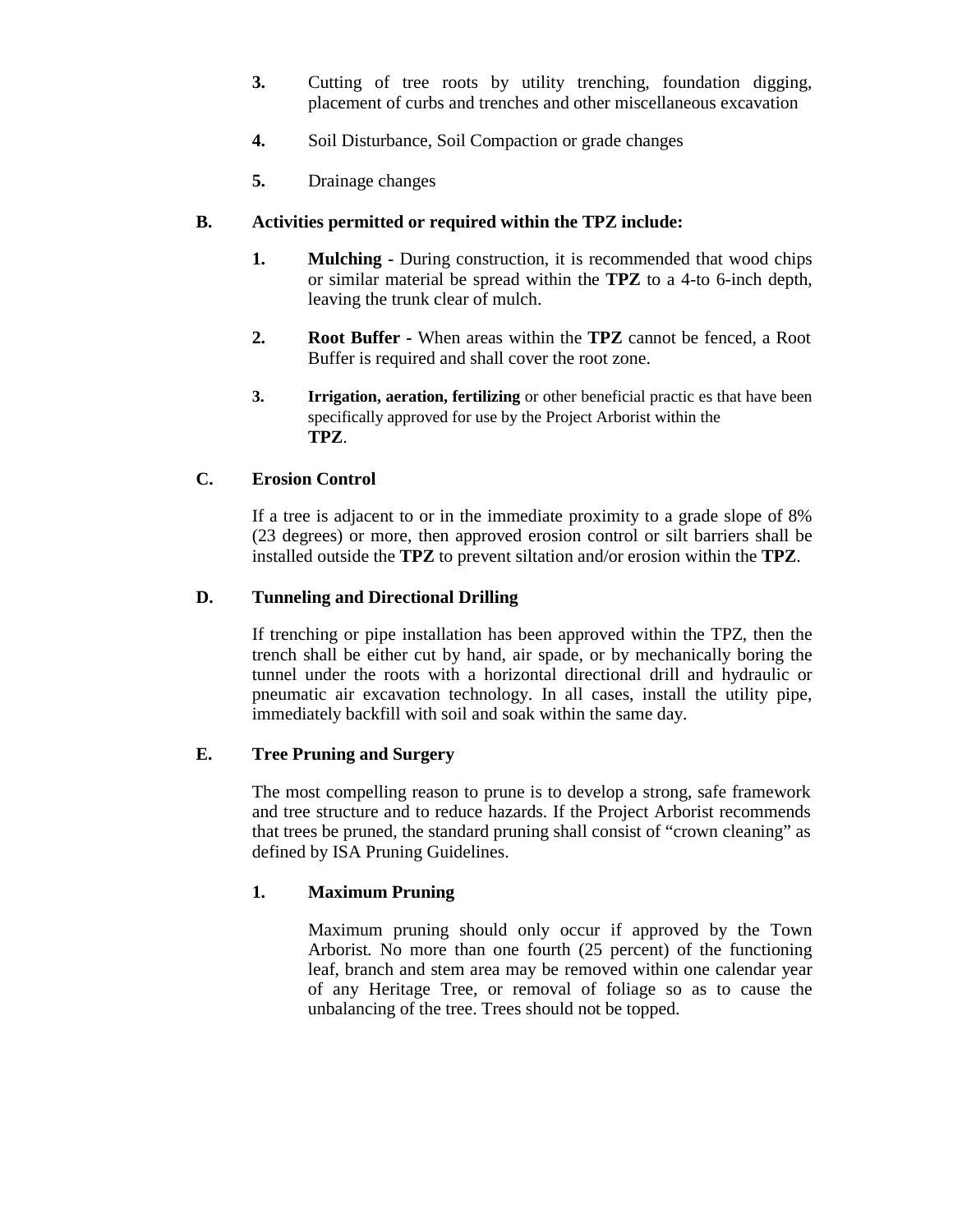## **2. Tree Workers**

Pruning shall not be attempted by construction or contractor personnel, but shall be performed by a qualified tree care specialist or certified tree worker, according to specifications contained within these procedures.

## **F. Tree Removal Procedure**

When Heritage Trees are removed, tree removal practices apply:

- **1.** A permit is required to remove any Heritage Tree.
- **2.** Any tree to be removed that may impact a Heritage Tree shall be done under the supervision of a certified arborist.
- **3.** The removal of trees that extend into the branches or roots of Heritage Trees shall not be attempted by demolition or construction personnel, grading or other heavy equipment. A certified arborist or certified tree worker shall remove, or oversee the removal of the tree in a manner that causes no damage above or below ground to trees that remain.

## **SECTION 2.04 INJURY MITIGATION**

A mitigation program is required if the approved development will cause drought stress, dust accumulation or Soil Compaction to trees that are to be saved. To help reduce impact injury, one or more of the following mitigation measures shall be implemented and supervised by the Project Arborist.

## **A**. **Irrigation Program**

Irrigate to wet the soil within the **TPZ** during the dry season as specified by the Project Arborist.

## **B. Dust Control Program**

During periods of extended drought, or grading, spray trunk, limbs and foliage to remove accumulated construction dust.

## **C. Soil Compaction Damage**

Compaction of the soil is the largest killer of trees on construction sites due to suffocation of roots. If compaction to the upper 12-inch soil within the **TPZ** has occurred, then one or more of the following mitigation measures shall be implemented as recommended by the Project Arborist or the Town Arborist.

## **1. Type I Mitigation**

If an approved paving, hardscape or other compromising material encroaches within the **TPZ**, an aeration system shall be designed by a certified arborist and used within this area.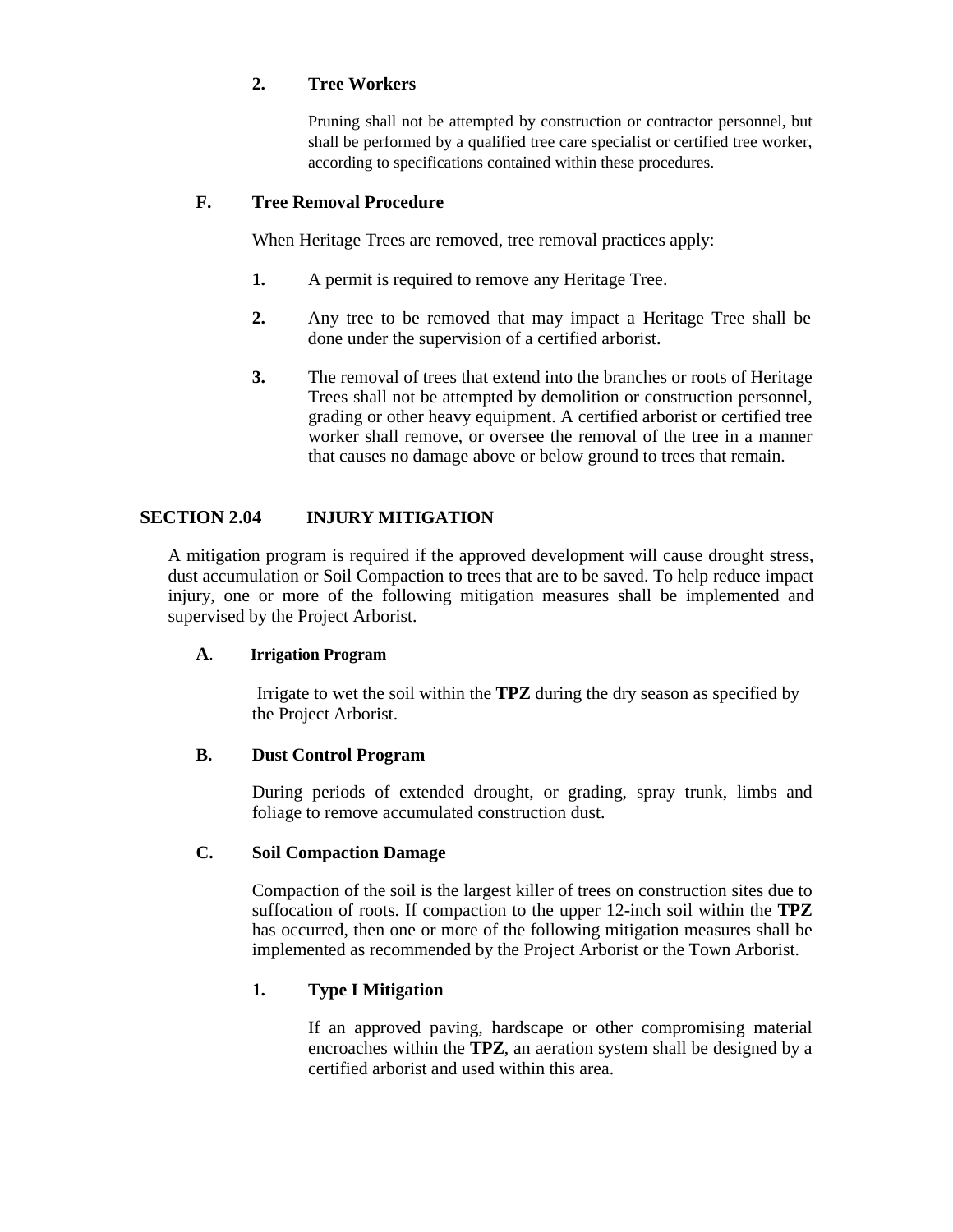## **2. Type 11 Mitigation**

If inadvertent compaction of the soil has occurred within the **TPZ**, the soil shall be loosened by a method approved by the Town Arborist, such as Vertical Mulching or Soil Fracturing*.*

## **SECTION 2.05 DAMAGE TO TREES**

## **A. Reporting**

Any damage or injury to trees shall be reported within 6-hours to the Project Arborist and Town Arborist so that mitigation can take place. All mechanical or chemical injury to branches, trunk or to roots over 2-inches in diameter shall be reported in the Monthly Inspection Report.

## **B. Appraised Value**

If a tree is damaged, a Certified Arborist determines the Tree Appraisal value by adjusting a tree's basic value by its condition, location, and species using the most recent edition of the *Guide for Plant Appraisal*, published by the Council of Tree and Landscape Appraisers. The formula used should also be noted.

## **C. Mitigation**

## **1. Root injury**

If trenches are cut and tree roots 2-inches or larger are encountered they must be cleanly cut back to a sound wood lateral root under the supervision of the Project Arborist. The end of the root shall be sealed and kept moist. All exposed root areas within the **TPZ** shall be backfilled or covered within one hour. Exposed roots may be kept from drying out by temporarily covering the roots and draping layered burlap or carpeting over the upper 3 feet of trench walls. The materials must be kept wet until backfilled to reduce evaporation from the trench walls.

## **2. Bark or trunk wounding**

Current bark tracing and treatment methods shall be performed by a qualified tree care specialist within two days.

## **3. Scaffold branch or leaf canopy injury**

Remove broken or torn branches back to an appropriate branch capable of resuming terminal growth within five days. If leaves are heat scorched from equipment exhaust pipes, consult the Project Arborist within 6 hours.

## **SECTION 2.06 INSPECTION SCHEDULE**

The Project Arborist retained by the applicant shall conduct the following required inspections of construction sites containing protected Heritage Trees*.* Inspections shall verify that the type of tree protection is consistent with the standards outlined within these Guidelines. For each required inspection, a monthly inspection report of any change in tree